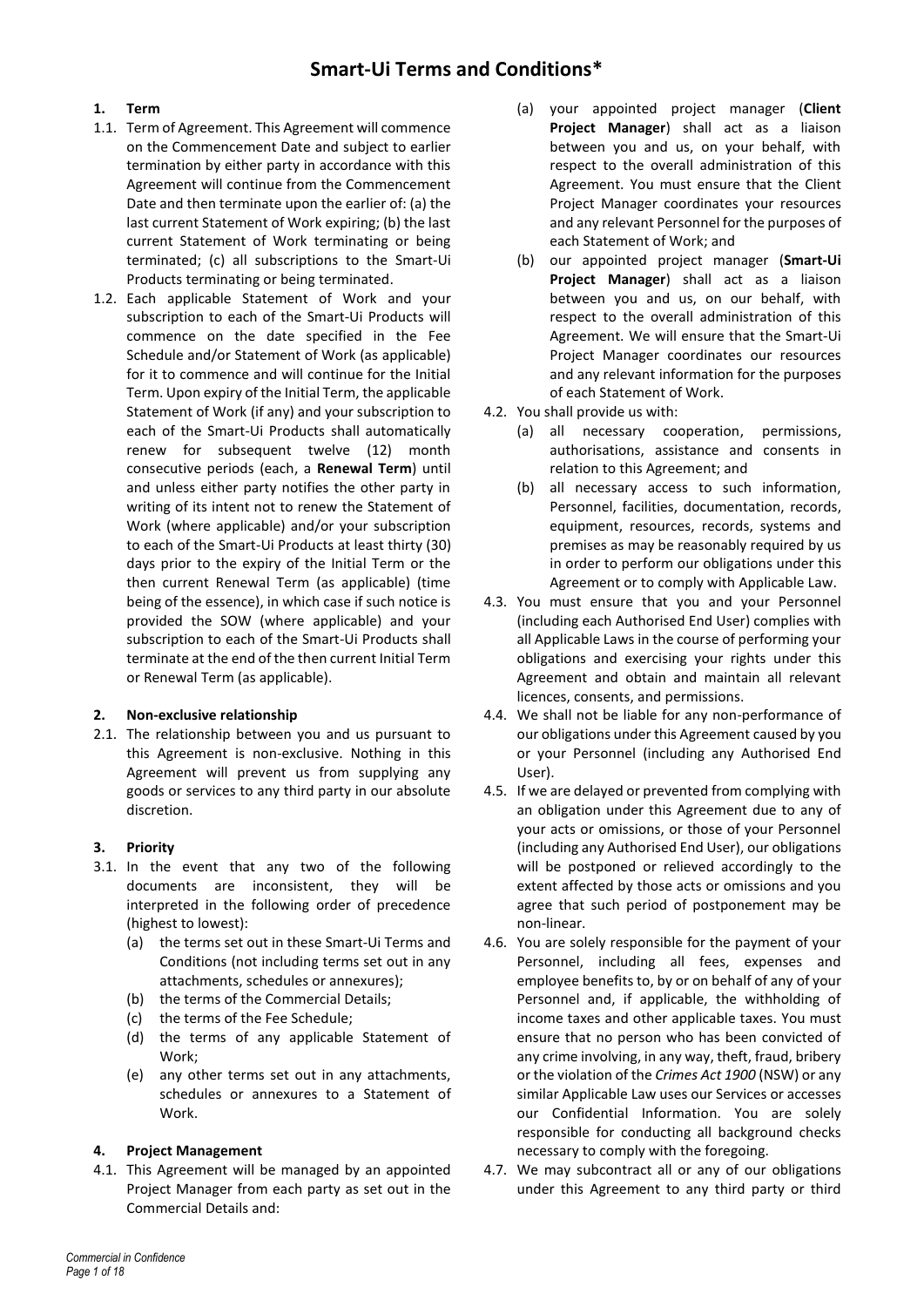

parties at any time or from time to time, in the course of providing the Services to you.

#### **5. Statements of Work**

- 5.1. We will provide the Services as set out in the Fee Schedule and/or the relevant Statement of Works with all reasonable skill and care.
- 5.2. We are not obliged to provide Smart-Ui Products and/or Services under this Agreement other than those Smart UI Products and/or Services specified in the Fee Schedule, until and unless a Statement of Work (or applicable variation to the Fee Schedule) has been executed by you and us in respect of such additional Smart-Ui Products and Services. If you wish to obtain any Smart-Ui Products and/or Services from us (other than those set out in the Fee Schedule), we will prepare a draft Statement of Work (or draft variation to the Fee Schedule) for those products and services.
- 5.3. When a draft Statement of Work (or draft variation to the Fee Schedule) has been agreed between you and us, you and we will execute the Statement of Work (or draft variation to the Fee Schedule) and the Statement of Work (or variation to the Fee Schedule) will be governed by and form part of this Agreement.

# <span id="page-1-0"></span>**6. Change Control**

- 6.1. If either you or we wish to change the Commercial Details, the Fee Schedule, a Statement of Work or any other part of this Agreement (**Requesting Party**), the Requesting Party shall deliver a written notice to the other party pursuant to clause [28](#page-12-0) setting out the details of the requested change (**Change Request**).
- 6.2. If either party issues a Change Request, we will provide you with a written estimate (**Change Proposal**) of:
	- (a) the likely time required to implement the changes;
	- (b) any variations to the Fees, Smart-Ui Products and Services arising from the changes;
	- (c) any expenses associated with us complying with the change control process; and
	- (d) any other impact of the changes on the terms of this Agreement.
- 6.3. You and we each have no obligation to proceed with any Change Proposal until and unless both parties have agreed in writing to the Change Proposal by executing the Change Proposal. In the absence of our acceptance of a Change Proposal, the parties shall continue to perform each of their respective obligations under this Agreement.
- 6.4. No change to this Agreement shall be effective unless the change is implemented pursuant to this claus[e 6](#page-1-0) or the change is otherwise agreed in writing by the parties.

#### **7. Meetings**

- 7.1. Your Project Manager and our Project Manager shall meet from time to time at the frequency specified in the Commercial Details or as set out in a Statement of Work to monitor and review the performance of this Agreement. These meetings shall be minuted by our Project Manager and copies of those minutes will be circulated to your Project Manager.
- 7.2. Before each meeting, your Project Manager must notify our Project Manager, and vice versa, of any issues relating to this Agreement that they wish to discuss at the meeting. At each such meeting, the parties shall agree a plan to address such issues. Progress in implementing any agreed resolution will be included in the agenda for the next meeting.

#### **8. Implementation Services**

- 8.1. If a Statement of Work specifies that we will provide Implementation Services, we will develop an implementation workplan (**Implementation Workplan**) for the setup, configuration and implementation of the Smart-Ui Products specified in the Statement of Work (**Implementation Services**). The Implementation Workplan shall establish the time frames for performing the Implementation Services that each party will use its best endeavors to comply with. The Implementation Workplan shall include the following information, as applicable:
	- (a) identification of all milestone events and interdependent milestone events;
	- (b) identification of critical path milestones and the commencement and completion dates for such critical path milestones;
	- (c) a detailed description of all activities to be performed by you, and a detailed description of all activities to be performed by us, with respect to the implementation, and the party responsible for, and the location for performance of, such activities;
	- (d) identification of all interdependent activities; and
	- (e) commencement and completion dates for the setup, configuration and implementation of the Smart-Ui Products.
- 8.2. Where Cloud Hosting is specified as being provided in the Fee Schedule and/or a Statement of Work, we will monitor the implementation activities performed by any of our third-party hosting suppliers set out in the Implementation Workplan by:
	- (a) monitoring each third-party hosting supplier's performance of its implementation activities; and
	- (b) notifying you of any third-party supplier's failure to perform its duties and obligations with respect to the implementation of the hosting environment as soon as reasonably practicable.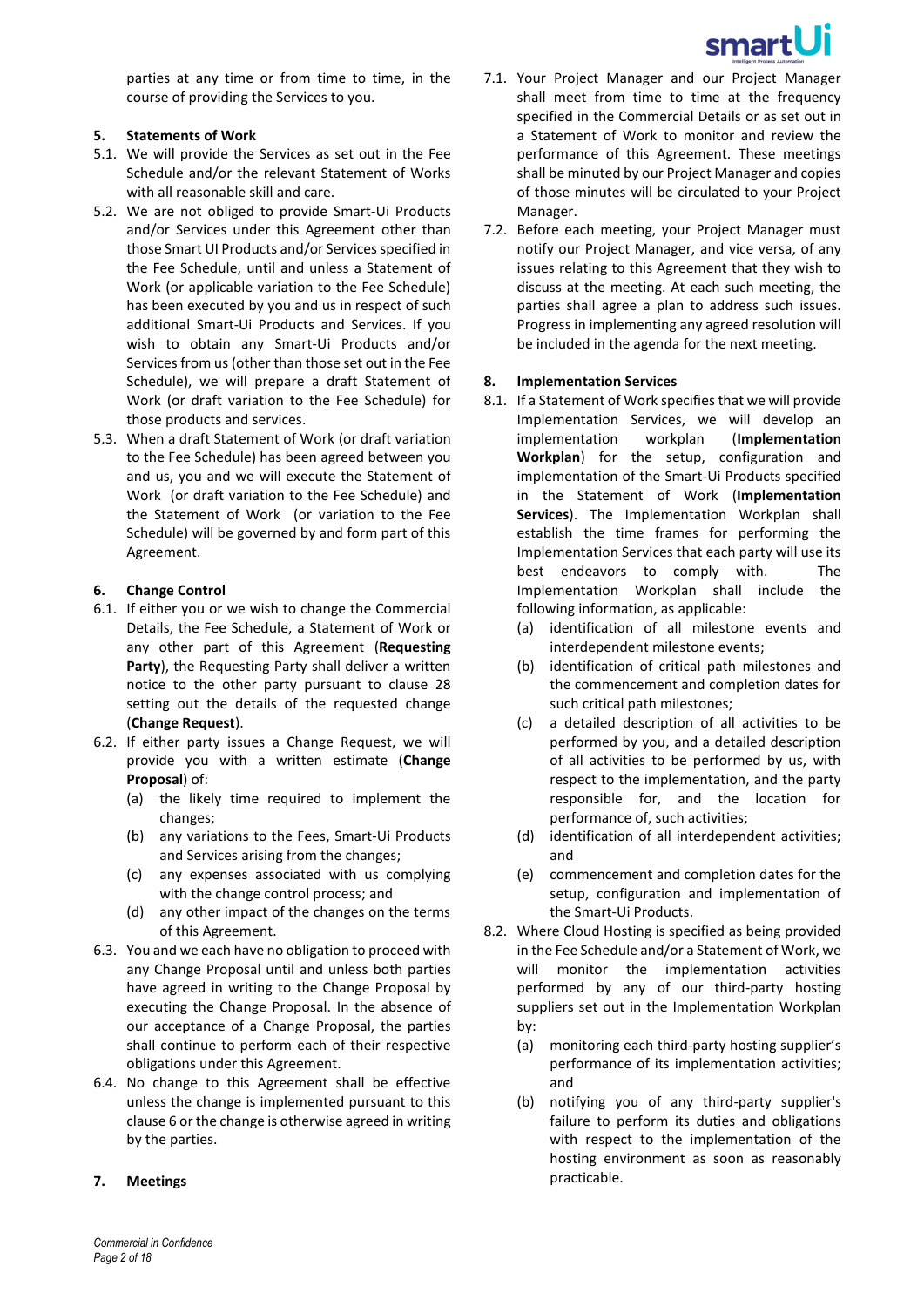

- 8.3. We will be entitled to an extension of time for completion of any one or more of the stages of the Implementation Workplan if one or more of the following events occur:
	- (a) a Force Majeure Event occurs; or
	- (b) a delay is caused in whole or in part by any third-party supplier's acts or omissions or your acts or omissions or any acts or omissions of your agents or third-party contractors.
- 8.4. Each party will ensure that its Project Manager is fully acquainted with the Implementation Workplan.
- <span id="page-2-0"></span>8.5. Each party must provide all cooperation, access to Personnel and information reasonably required by the other party to perform its obligations under the Implementation Workplan.
- 8.6. Where On-Premise Hosting is specified in the Fee Schedule and/or a Statement of Work, and without limiting your obligations under claus[e 8.5,](#page-2-0) you must provide us with physical access to any relevant computer server at the Hosting Location , where the Implementation Workplan requires us to perform Implementation Services for the implementation of Smart-Ui Products or Services on that computer server at the Hosting Location or where access to the computer server is otherwise required by us to perform our obligations under this Agreement. You must provide us with all relevant access to such Hosting Location
- 8.7. Upon completion of the Implementation Services, we will give you access to the relevant Smart-UI Products and Services deployed under the Implementation Workplan to test them in accordance with the testing procedures set out in the Implementation Workplan (User Acceptance Tests) in order to determine and verify that they meet the Specifications in all material respects. We will allow you to test the relevant Smart-UI Products and Services for a period of 14 days. At the conclusion of this period if no issues are raised by you or us or if issues that were raised are rectified by us within this period then you will be deemed to have accepted the Implementation Services and the relevant Smart-UI Products and Services upon the relevant Smart-UI Products and Services having successfully passed the User Acceptance Tests. If you raise any issues after this 14-day period that should have strictly been raised during User Acceptance Testing then we reserve the right to charge you for our time in addition to what is set out in the relevant Statement of Work.
- 8.8. If any of the relevant Smart-Ui Products fail to pass the Acceptance Tests in accordance with the Implementation Workplan, and we can demonstrate that the reason for the failure or noncompliance with the Implementation Workplan was caused by an issue or defect in your materials or an issue, incompatibility or defect in or with your technical environment, network or systems, then:
- <span id="page-2-1"></span>(a) you must promptly (within 7 days or as otherwise set out in the Implementation Workplan) correct or procure the correction of the relevant issue or defect and we will re-test the relevant Smart-Ui Products in accordance with the Implementation Workplan; and
- (b) if you fail to correct or procure the correction of the relevant issue within the relevant period referred to in clause [\(a\),](#page-2-1) the relevant Smart-Ui Products shall then automatically be deemed to be accepted, notwithstanding the issue or defect.
- 8.9. If any Smart-Ui Product fails to pass the Acceptance Tests in accordance with the Implementation Workplan due to our breach of the Implementation Workplan, we will promptly rectify the failure at our sole cost and expense.

# **9. Training Services**

- 9.1. If a Statement of Work specifies that we will provide Training Services, unless as otherwise agreed between the parties, we will provide the allocated number of days of training set out in the Statement of Work in the use of the Smart-Ui Products, to be attended by up to three (3) of your employees, at our premises in Sydney, Australia or at such other location as we may agree in writing with you.
- 9.2. The starting date of the training will be determined by you and us.
- 9.3. If the Training is not carried out at our premises, you will be responsible for all costs and expenses of our Personnel and all trainees in connection with travel to and attendance at the training, including with respect to accommodation, meals and transport (**Expenses**). You must reimburse us for all Expenses that we incur within twenty-eight (28) days of the date of any invoice we issue to you for Expenses.
- 9.4. Where required by us, each trainee shall execute a confidentiality undertaking, in a form approved by us before attending the training.

# **10. Smart-Ui Products – On Premise Hosting Option**

- 10.1.If On-Premise Hosting is specified in the Fee Schedule or a Statement of Work with respect to any Smart-Ui Products, subject to your payment of the Fees in accordance with the Payment Terms and your compliance with this Agreement:
	- (a) we shall be deemed to have granted you a nonexclusive, non-sublicensable, non-transferable licence to host one Object Code copy of the applicable Smart-Ui Products on one computer server (**On-Premise Server**) during the Subscription Term at the Hosting Location for the Permitted Purpose for use by your Authorised End Users only (**Hosting Licence**);
	- (b) we will, where required by the Implementation Services, install that Object Code copy of the Smart-Ui Products on the On-Premise Server;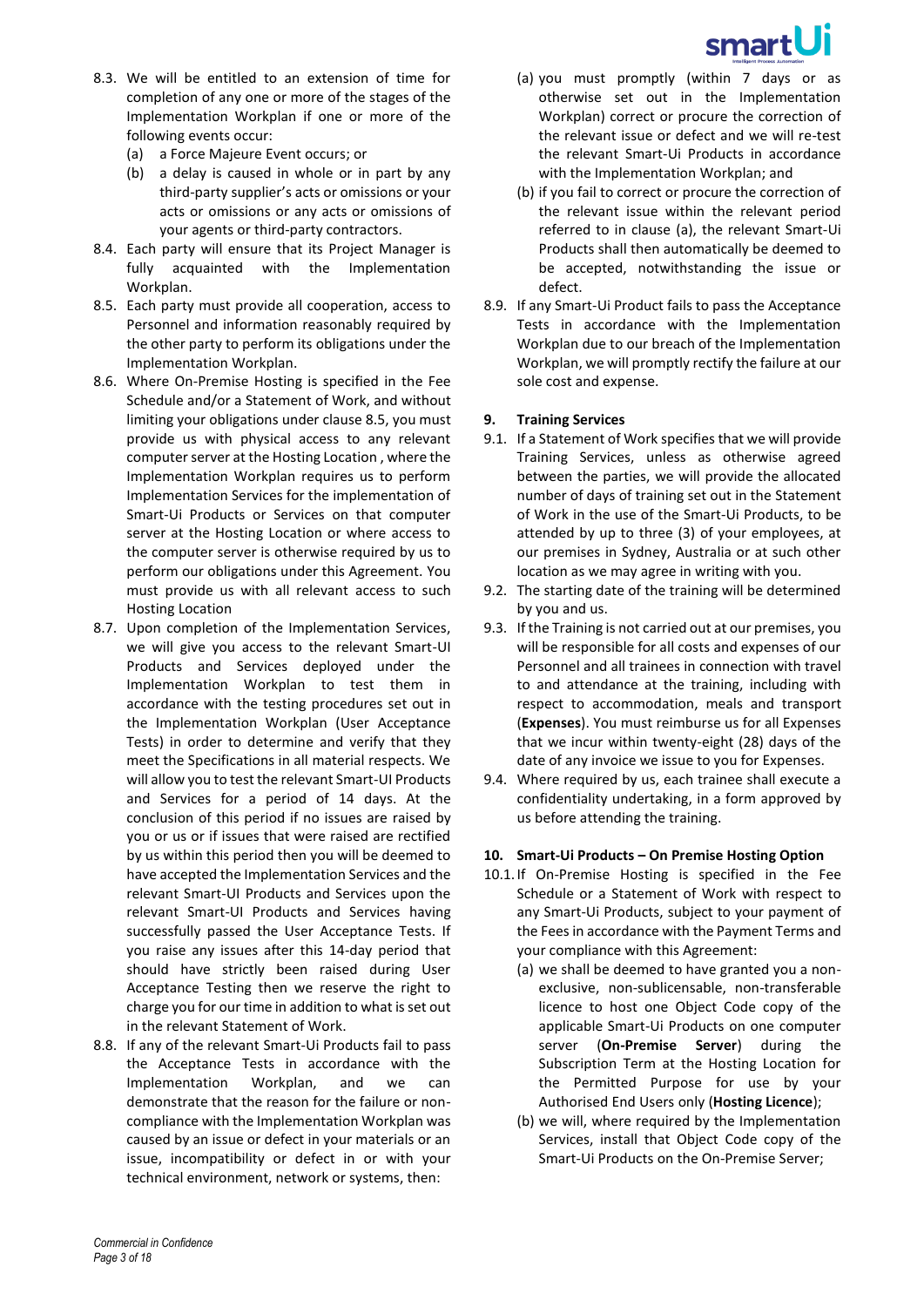

- (c) you must not use or permit any person to use the Smart-Ui Products except for the Permitted Purpose pursuant to the Hosting Licence;
- (d) you must not install or permit the Smart-Ui Products to be installed on any computer server other than the On-Premise Server at the Hosting Location without our prior written consent;
- (e) we are not responsible for the security or maintenance of the On-Premise Server;
- (f) we are not responsible for any inability of the Smart-Ui Products to communicate with our data centres or networks;
- (g) you are responsible for providing or procuring the provision of connectivity and technical support with respect to the applicable Smart-Ui Products; and
- (h) you must:
	- (i) maintain a firewall to prevent unauthorised access to the applicable Smart-Ui Products and otherwise ensure the security of any communications made to and from the On-Premise Server;
	- (ii) control access to and use of any passwords and other access credentials that we provide to you or that you create or configure using the applicable Smart-Ui Products or with respect to any other software on the On-Premise Server or any firewall;
	- (iii) take all steps required to prevent the applicable Smart-Ui Products and the On-Premise Server from being subjected to viruses, hacking, pirating, unauthorised access and denial of service attacks (**Attacks**);
	- (iv) if the On-Premise Server becomes subjected to Attacks, you must promptly take all steps required to perform remedial action on the On-Premise Server and to prevent any further Attacks;
	- (i) implement and maintain computer and network security at the Hosting Location and on the On-Premise Server; and
	- (ii) ensure that the On-Premise Server is ready, compatible with, configured and maintained in accordance with any written instructions that we provide to you from time to time.
- 10.2. For the avoidance of doubt, we are not obligated to provide any Source Code to you with respect to any Smart-Ui Products or otherwise.

# **11. Smart-Ui Products – Cloud Hosting Option**

- <span id="page-3-0"></span>11.1.If Cloud Hosting is specified in the Fee Schedule or a Statement of Work, subject to your payment of the Fees in accordance with the Payment Terms and your compliance with this Agreement:
	- (a) we shall be deemed to have granted you a nonexclusive, non-sublicensable, non-transferable right for the Subscription Term for each of your

Authorised End Users to access one instance of those Smart-Ui Products, hosted by us or on our behalf for the Permitted Purpose, on approved devices specified by us, for the Subscription Term (**Approved Devices**) (**Cloud Subscription**);

- <span id="page-3-1"></span>(b) we undertake to use reasonable endeavours to host or procure the hosting of that instance of the Smart-Ui Products during the Subscription Term in accordance with the Availability Target set out in the SLA;
- (c) you must not use or permit Authorised End Users to use the Smart-Ui Products except pursuant to the Cloud Subscription;
- (d) we are not responsible for the security or maintenance of the Approved Devices upon which the Smart-Ui Products are installed;
- (e) you must control access to and use of any passwords and other access credentials that we provide to you or that you create or configure using the Smart-Ui Products;
- (f) you must implement and maintain reasonable security with respect to the Approved Devices; and
- (g) you must ensure that the Approved Devices are ready, compatible with, configured and maintained in accordance with any written instructions that we provide to you from time to time.
- <span id="page-3-2"></span>11.2.The undertaking in clause [11.1](#page-3-0)[\(b\)](#page-3-1) shall not apply if any breach of the Availability Target is caused by your use of the Smart-Ui Products in breach of this Agreement or contrary to our instructions.
- 11.3. Subject to clause [11.2,](#page-3-2) if we fail to meet the Availability Target, you will be entitled to the Service Availability Credits with respect to the relevant Smart-Ui Products, subject to the provisions of the SLA. Subject to clause [11.2,](#page-3-2) the Service Availability Credits constitute your sole and exclusive remedy for any failure to meet the Availability Target or other non-performance, unavailability or downtime of the Smart-Ui Products.

#### **12. Maintenance Releases and New Versions of the Smart-Ui Products**

- 12.1.You agree and acknowledge that you are not entitled to receive, and that we are not obligated to supply, under this Agreement any version of the Smart-Ui Products which from time to time is marketed by us as a new version of the Smart-Ui Products (each, a **New Version**). If we release a New Version, we may charge a fee determined by us to provide you with the New Version.
- 12.2.During the Subscription Term, we may release to you updates of the Smart-Ui Products that are designed solely to correct faults in the Smart-Ui Products (each a **Maintenance Release**), but which do not constitute a New Version. We will not charge you any fee to provide you with any Maintenance Release.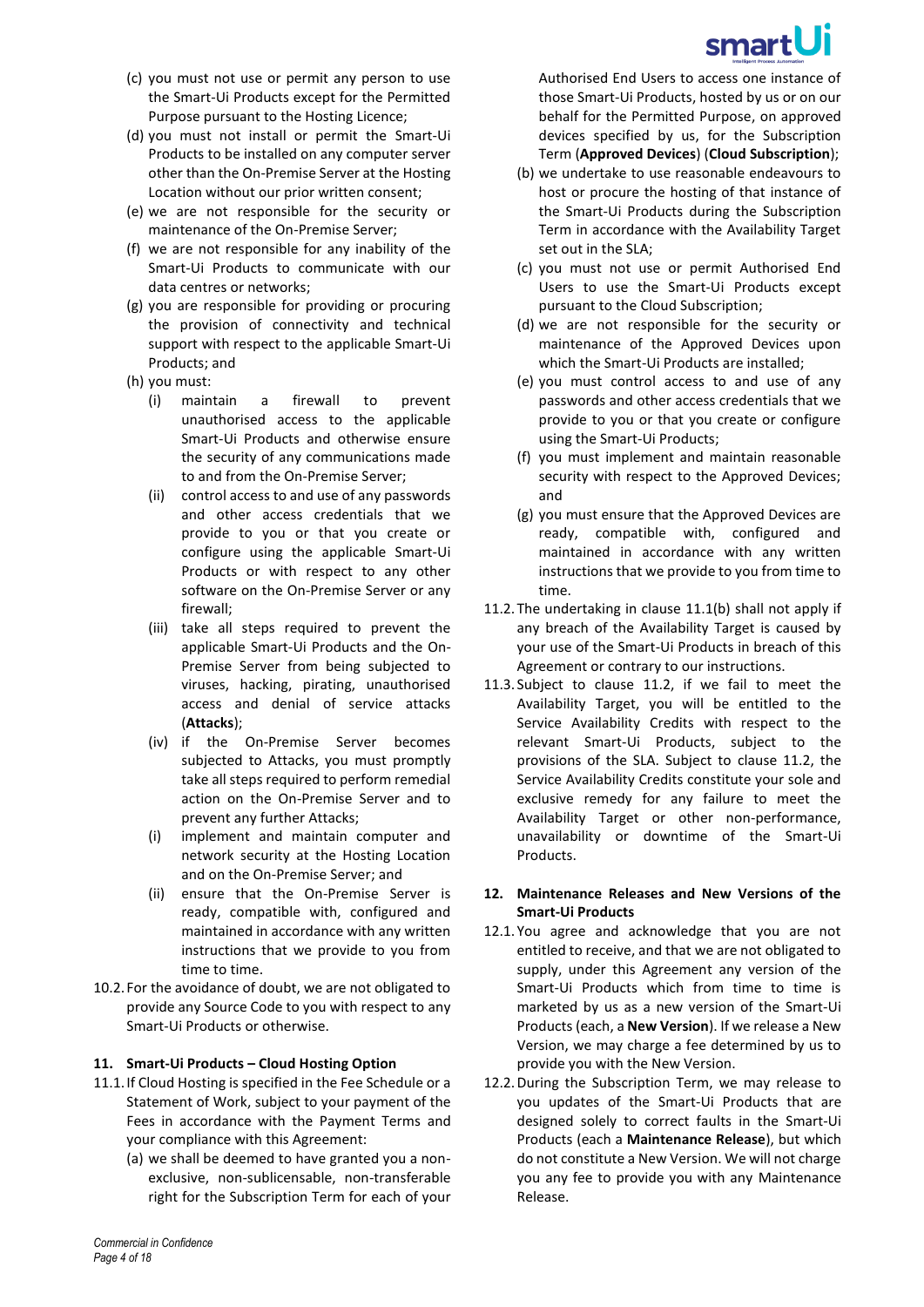

- 12.3.If Cloud Hosting is specified in a Fee Schedule or Statement of Work, we may at any time make Maintenance Releases available to you by automatically updating the instance of the Smart-Ui Products that we make available to you pursuant to claus[e 11.1.](#page-3-0)
- 12.4. The provisions of this Agreement that apply to the Smart-Ui Products will apply equally to any Maintenance Releases and New Versions that we provide to you.

#### **13. Ownership and use of Client Data**

- 13.1.As between you and us, you own all Client Data including all information, text, graphics, audio or visual material that you and/or any Authorised End User uploads or enters into the Smart-Ui Products and/or that is accessed by us during our provision of the Services.
- 13.2. You warrant, agree, represent and acknowledge that:
	- (a) where a Statement of Work or Fee Schedule specifies Cloud Hosting, Client Data entered into the Smart-Ui Products will be hosted by us or our suppliers on hardware or infrastructure located at the Data Centre Location as set out in the Statement of Work or Fee Schedule, but we may or may not own or operate the infrastructure upon which the Client Data is hosted, stored, transferred or processed in the course of the provision of the Services;
	- (b) you are fully entitled and authorised to (including, by obtaining any necessary consent) upload, input, transfer and disclose the Client Data to us and any Authorised End User;
	- (c) the Client Data and our collection, use, storage and/or disclosure of that Client Data in the course of operating our business will not breach any Applicable Law or right of any person;
	- (d) it is your responsibility to ensure that the use, hosting, transmission, modification, collection, holding and disclosure of Personal Information in any Client Data through the Smart-Ui Products, does not breach any Applicable Law or any person's rights, and that prior to uploading or entering any Personal Information in any Client Data into the Smart-Ui Products, all relevant consents will have been obtained by you as necessary for us to collect, hold, disclose and otherwise process that Personal Information in the course of performing our obligations or exercising our rights under this Agreement;
	- (e) where a Statement of Work or Fee Schedule specifies Cloud Hosting, we will follow our archiving procedures for Client Data hosted by us with respect to the instance of the Smart-Ui Products referred to in claus[e 11.1,](#page-3-0) as set out in our Back-Up Policy, and you are otherwise responsible for backing up Client Data;
- (f) in the event of any loss or damage to Client Data, your sole and exclusive remedy shall be to request us to use reasonable endeavours to restore the lost or damaged Client Data from the latest back-up of such Client Data that we maintain (where a Statement of Work or Fee Schedule specifies Cloud Hosting);
- (g) we shall not be responsible for any loss, destruction, alteration or unauthorised disclosure of any Client Data.
- 13.3.You license us and our subcontractors to use Client Data for the purpose of providing the Smart-Ui Products and Services to you.
- 13.4.Notwithstanding any other provision of this Agreement, you agree to maintain your own independent backups of all Client Data.
- 13.5.Each time you and/or any Authorised End User uses any Smart-Ui Product you shall be deemed to have agreed and warranted and represented to us that:
	- (a) Client Data will only be uploaded, entered, inputted and transferred into and/or via the Smart-Ui Product, and Client Data will only be disclosed to us, which can be uploaded, inputted and transferred into and/or via the Smart-Ui Product and disclosed to us without contravening any Applicable Laws or the rights of any person;
	- (b) the Client Data and our collection, use, holding and/or disclosure thereof in the course of performing our obligations under this Agreement, will not breach any person's rights or any Applicable Law including the Data Protection Laws).
- 13.6.As between you and us, you are solely responsible for the accuracy, legality and quality of all Client Data, for any claims arising in respect of Client Data and for obtaining any permissions, consents, licences, rights and authorisations necessary for us and our suppliers to use, host, modify, hold, transmit, store and disclose Client Data in connection with this Agreement.
- 13.7.Except in respect of any Applicable Law that cannot be contracted out of, you agree that as between you and us, we are not responsible for any loss, unauthorised disclosure or access, corruption or hacking of any Client Data.
- 13.8.If we receive a request from any person for the provision of Personal Information held about them in the Smart-Ui Products, you must provide all assistance that we require in order to comply with our legal obligations in connection with any such request.
- 13.9.Except as may be otherwise agreed in writing by us, you are solely responsible for security of the Smart-Ui Products and your networks and systems, including securing them from unauthorised access, including by way of firewalls, and ensuring that they are protected by passcodes that are regularly changed. You shall promptly inform us if you suspect or uncover any breach of security, and shall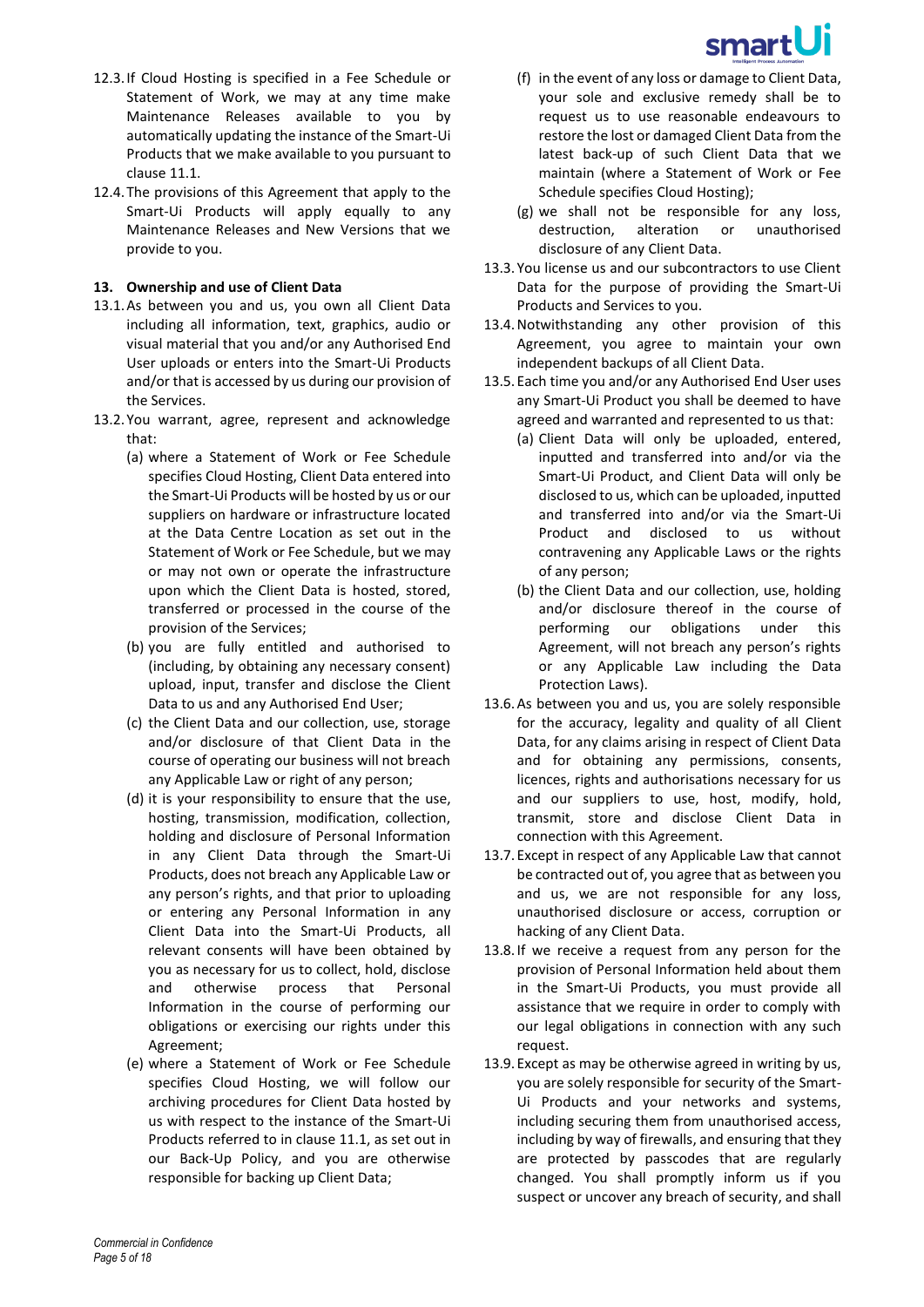

use all commercially reasonable endeavors to promptly remedy such breach.

13.10. You must indemnify us in respect of any loss and damage that we incur in respect of any claim that any Client Data is lost, unavailable, deleted or corrupted or that the transmission, storage, hosting, disclosure, access or use of Client Data by us or our suppliers, or the processing thereof by the Smart-Ui Products in connection with this Agreement infringes the Intellectual Property Rights or other rights of any person or breaches any Applicable Law.

#### **14. Authorised End Users**

- 14.1.Where a Statement of Work or Fee Schedule specifies that we will provide Smart-Ui Products to you, we will provide you with access credentials and details for your Authorised End Users.
- 14.2.We grant you a non-exclusive right to permit your Authorised End Users to use the Smart-Ui Products solely for the Permitted Purpose, on Approved Devices in accordance with this Agreement for the Subscription Term.
- 14.3. You must not permit third parties who are not Authorised End Users to use or access the Smart-Ui Products and/or Services.
- 14.4.As between you and us, you are responsible for each act and omission of an Authorised End User. Without limiting the foregoing provisions, any act or omission by an Authorised User that if committed by you would be a breach of this Agreement, will be deemed to constitute a breach of this Agreement by you.

#### <span id="page-5-1"></span>**15. Software Limits and Restrictions**

- <span id="page-5-0"></span>15.1. You may not use or permit any Authorised End User to use the Smart-Ui Products except for the Permitted Purpose and may not do or authorise the commission of any act that would or might invalidate or be inconsistent with our Intellectual Property Rights in the Smart-Ui Products. Without limiting the foregoing provisions, you agree and acknowledge that except with our prior written consent, you must not, and must not permit any person or entity to:
	- (a) use the Smart-Ui Products who is not an Authorised End User;
	- (b) license, sublicense, resell, assign, transfer, distribute, or provide others (other than Authorised End Users) with access to, the Smart-Ui Products;
	- (c) "frame", "mirror" or serve the Smart-Ui Products on any web server or other computer server over the Internet or any other network (other than as expressly permitted by this Agreement);
	- (d) copy, alter, modify, create derivative works from, reproduce, resell, transfer to a third party, reverse assemble, reverse engineer, reverse compile or enhance the Smart-Ui Products (except to the extent that this paragraph [\(d\)](#page-5-0)
- (e) store, transmit or distribute any virus or Client Data or other material using the Smart-Ui Products that is unlawful, harmful, threatening, defamatory, infringing, offensive or in breach of any person's rights;
- (f) mine any data from the Smart-Ui Products or any database used by the Smart-Ui Products;
- (g) use the Smart-Ui Products in any way which is in breach of any right of any person or any Applicable Law;
- (h) use the Smart-Ui Products or any part of them (or allow it to be used) (including any component of any graphical user interface or the look and feel of the Smart-Ui Products) for the purpose of developing, or contributing to the development of any software competitive with the Smart-Ui Products by you or any third party; or
- (i) alter, remove or tamper with any trade marks, any patent or copyright notices, or any confidentiality legend or notice, or any numbers, or other means of identification, used on or in relation to the Smart-Ui Products.
- 15.2.You must not, and must not permit any person to:
	- (a) use the Smart-Ui Products to violate all or any legal rights of any person or company or other entity in any jurisdiction;
	- (b) use the Smart-Ui Products in relation to crimes such as theft and fraud;
	- (c) use the Smart-Ui Products in breach of laws relating to the protection of copyright, trade secrets, patents or other intellectual property and laws relating to spam or privacy and whether such violation is by way of the installation or distribution of "pirated" software or otherwise;
	- (d) introduce malicious programs into our network or servers (e.g., viruses, worms, Trojan horses, email bombs);
	- (e) reveal Smart-Ui Products password or other credentials to others or allow use of Smart-Ui Products password or other credentials by any person who is not an Authorised End User;
	- (f) use the Smart-Ui Products to make fraudulent offers of goods or services;
	- (g) use the Smart-Ui Products to carry out security breaches or disruptions of network communication. Security breaches include, accessing data of which you are not an intended recipient, logging into a server or account that you are not expressly authorised to access, corrupting any data, network sniffing, pinged floods, packet spoofing, denial of service, and forged routing information for malicious purposes;
	- (h) use the Smart-Ui Products to execute any form of network monitoring which will intercept data not intended for you;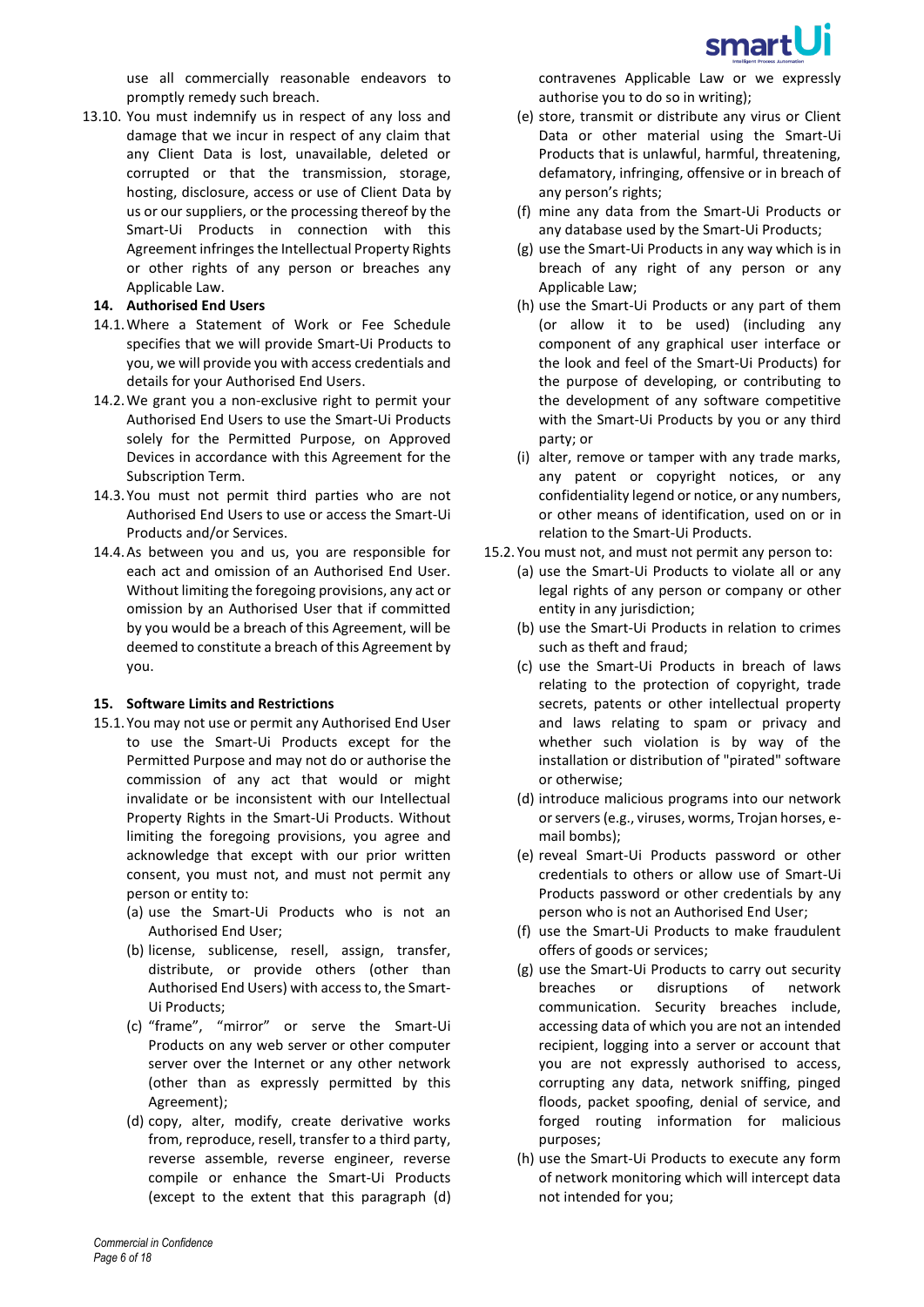

- (i) use the Smart-Ui Products to circumvent user authentication or security of any of our hosts, networks or accounts or those of our customers or suppliers;
- (j) use the Smart-Ui Products to interfere with or deny service to anyone;
- (k) use any program/script/command, or send messages of any kind, with the intent to interfere with, or disable, any person's use of the Smart-Ui Products;
- (l) send unsolicited email messages through or to users of the Smart-Ui Products in breach of the Spam Act 2003 (Cth);
- (m)use the Smart-Ui Products to send any form of harassment via email, or any other form of messaging, whether through language, frequency, or size of messages; or
- (n) use the Smart-Ui Products in breach of any person's privacy (such as by way of identity theft or "phishing").
- 15.3. You acknowledge that the integrity of the Smart-Ui Products is protected by technical protection measures (**TPM**s) to prevent Intellectual Property Rights, including copyright, in the Smart-Ui Products from being misappropriated. You must not attempt in any way to remove or circumvent any TPM from the Smart-Ui Products.
- 15.4. You must comply with any security procedures, policies and standards that we notify you of from time to time with respect to your use of the Smart-Ui Products.
- <span id="page-6-0"></span>15.5. You must indemnify us in respect of all and any Loss (including loss of profits, loss of revenue and other consequential loss) that we may suffer as a result of your breach of this clause [15.](#page-5-1)
- 15.6.If we expressly authorise you in writing to modify any Smart-Ui Products, you are liable for all and any Loss that you incur as a result of any such modifications (**Client Modifications**), and we shall have no liability for any failure by us to carry out our obligations under this Agreement to the extent caused by the Client Modifications.
- 15.7.We are not required to provide any warranties or Support Services with respect to any Client Modifications. For the avoidance of doubt, you must not develop, or engage any third party to develop, any Client Modifications except to the extent authorised in writing by us in advance, and subject to any terms and conditions that we impose with respect to any such authorisations.

#### **16. Intellectual Property Rights**

- 16.1.Nothing in this Agreement affects the ownership of any Intellectual Property Rights owned by either party prior to the Commencement Date.
- 16.2.As between you and us, we own all Intellectual Property Rights in the Smart-Ui Products, the Services and the Documentation and in any updates, upgrades, new versions and other modifications of the Smart-Ui Products. You must

not represent that you own the Smart-Ui Products or any updates, upgrades, new versions and other modifications of the Smart-Ui Products and/or the Documentation.

- 16.3.Except as expressly stated herein, this Agreement does not grant you or any third party any rights to or in patents, copyright, database rights, trade secrets, trade names, trade marks (whether registered or unregistered), or any other Intellectual Property Rights or other rights or licences in respect of the Smart-Ui Products, the Services or the Documentation.
- 16.4.You must not directly or indirectly do anything that would or might invalidate, jeopardise, limit, interfere with or put in dispute our or our licensors' ownership in or rights with respect to the Smart-Ui Products, the Services or the Documentation.
- 16.5.You may not do or authorise the commission of any act that would or might invalidate or be inconsistent with our or our licensors' Intellectual Property Rights in the Smart-Ui Products, the Services or any Documentation.
- 16.6.You hereby assign to us all and any Intellectual Property rights that you may have in all and any comments in connection with the Smart-Ui Products or requests for new Smart-Ui Product features that you or your Personnel may suggest or create (each, an **Improvement Suggestion**). Each Improvement Suggestion becomes our sole and exclusive property. This assignment is effective as soon as you or your Personnel create any Improvement Suggestion or provides an Improvement Suggestion to us including where applicable under section 197 of the Copyright Act 1968 (Cth) and in equity. You further authorise us (or any third parties authorised by us) to infringe any Moral Rights that you have in any Improvement Suggestions. You must execute and procure from your Personnel the execution of any documentation reasonably required by us to give effect to the assignment to us of all Intellectual Property Rights in any Improvement Suggestions and moral rights consents from your Personnel in respect of Improvement Suggestions in our favour.
- 16.7.You must not:
	- (a) use any of our trade marks or other marks (**Marks**) except as provided for in this Agreement; or
	- (b) contest any Mark, apply for registration of any Mark or use or apply for registration of any trade mark, trade name, business name, company name or domain name which is or incorporates any element that is confusingly similar to any Mark.
- 16.8.Except as expressly provided in this Agreement, you have no rights in respect of any Marks or their associated goodwill, and you hereby acknowledge that all such rights and goodwill inure for the benefit of, and are (and will remain) vested in, us.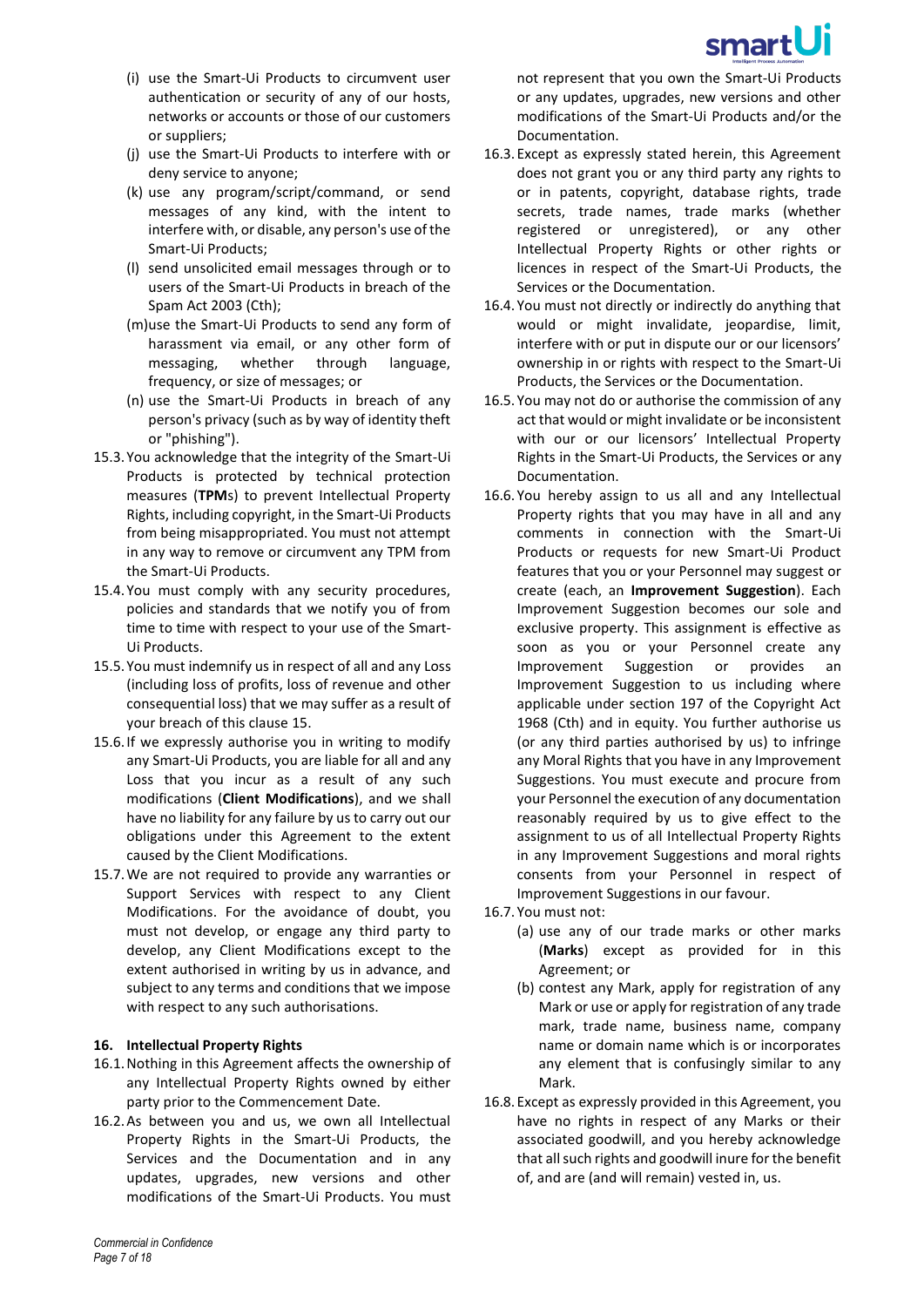# smartUi

### **17. Confidentiality**

- 17.1.Each party (the **first party**) agrees and acknowledges that it may receive confidential information of the other party during the term of this Agreement (**Confidential Information**).
- 17.2. The first party agrees and acknowledges that the Confidential Information of the other party will be received and held by the first party in strict confidence and will not be disclosed by the first party, except:
	- (a) with the prior written consent of the other party;
	- (b) as must be disclosed by Applicable Law;
	- (c) where disclosed to the Personnel on a confidential basis. The first party must use reasonable endeavours to ensure that its Personnel keep the Confidential Information of the other party that the first party provides to its Personnel confidential;
	- (d) as required by the rules of any stock exchange; or
	- (e) as required by a court of competent jurisdiction, and then, only to the extent required, and provided that the first party promptly notifies the other party of such requirement of disclosure and provides full particulars to the other party of the disclosure.
- 17.3.Confidential Information does not include any information:
	- (a) that is independently developed, obtained or known by a party, without breaching any obligation of confidence to the other party;
	- (b) that the first party can prove was already rightfully known by it at the time of disclosure to it as shown by contemporaneous records;
	- (c) which is or becomes available to the first party from a third party lawfully in possession of such information and who has the lawful power to disclose such information to the first party on a non-confidential basis; or
	- (d) that is in the public domain or which becomes part of the public domain except where due to a breach of this Agreement or any breach of any obligation of confidence.
- 17.4.Our Confidential Information includes:
	- (a) this Agreement;
	- (b) all parts of the Smart-Ui Products (including any designs, graphical user interface, the layout of any parts of the Smart-Ui Products and the look and feel of the Smart-Ui Products and any Custom Software);
	- (c) the Documentation;
	- (d) all Intellectual Property Rights and any proprietary and technical data, trade secrets, patented and unpatented inventions, discoveries, works, improvements, innovations, ideas, concepts, graphs, flow charts, materials, samples, devices, models, know how, techniques, operations, dealings, processes, procedures, secret formula, computer hardware

and software programs and designs, drawings, technology, machinery or equipment used or proposed to be used or developed in connection with the Smart-Ui Products;

- (e) all advertising and marketing information and material provided to you; and
- (f) the Object Code and Source Code in the Smart-Ui Products,

### (collectively, **Smart-Ui Confidential Information**).

17.5. Smart-Ui Confidential Information is not your Confidential Information and you must not use, modify, reproduce, release, perform, display or disclose it except as is strictly necessary for you to use the Smart-Ui Products for the Permitted Purpose in accordance with this Agreement.

### **18. Fees and Payment Terms**

- 18.1.You must pay the Fees to us in accordance with the Payment Terms, upon our provision of a valid tax invoice.
- 18.2.The Fees are exclusive of GST and all other taxes, duties and customs and you agree to pay to us all freight, shipping charges, taxes, duties and customs, including GST that we incur in connection with this Agreement. You must pay all applicable taxes, freight, shipping charges, taxes, duties and customs, including GST, at the same time as the Fees in accordance with the Payment Terms.
- 18.3.You shall reimburse us for all reasonable travel and out-of-pocket expenses incurred by us, in compliance with our obligations set out in this Agreement, in an applicable Statement of Work, or as otherwise agreed between the parties, within 30 days of a valid invoice issued by us.
- 18.4.If you fail to make any payment due to us for any undisputed amounts under this Agreement by the due date for payment, then, without limiting our remedies, you shall pay interest on the overdue amount at a rate equal to 2% per annum above the base rate set by the Reserve Bank of Australia from time to time. Such interest shall accrue on a daily basis from the due date until actual payment of the overdue amount, whether before or after judgment and you shall pay the interest together with the overdue amount upon demand by us.
- 18.5.If we have not received payment of any Fees by the due date in accordance with the Payment Terms, then without prejudice to any of our other rights and remedies, we may, without liability to you, suspend the operation of the Smart-Ui Products and/or suspend all or any part of our obligations under this Agreement.
- 18.6.The Fees may be increased by us in accordance with the Consumer Price Index, or as otherwise agreed in writing by you and us, every 12 months from the Commencement Date.

# <span id="page-7-0"></span>**19. Fee Disputes**

19.1.If you, acting reasonably, dispute an amount invoiced by us, you: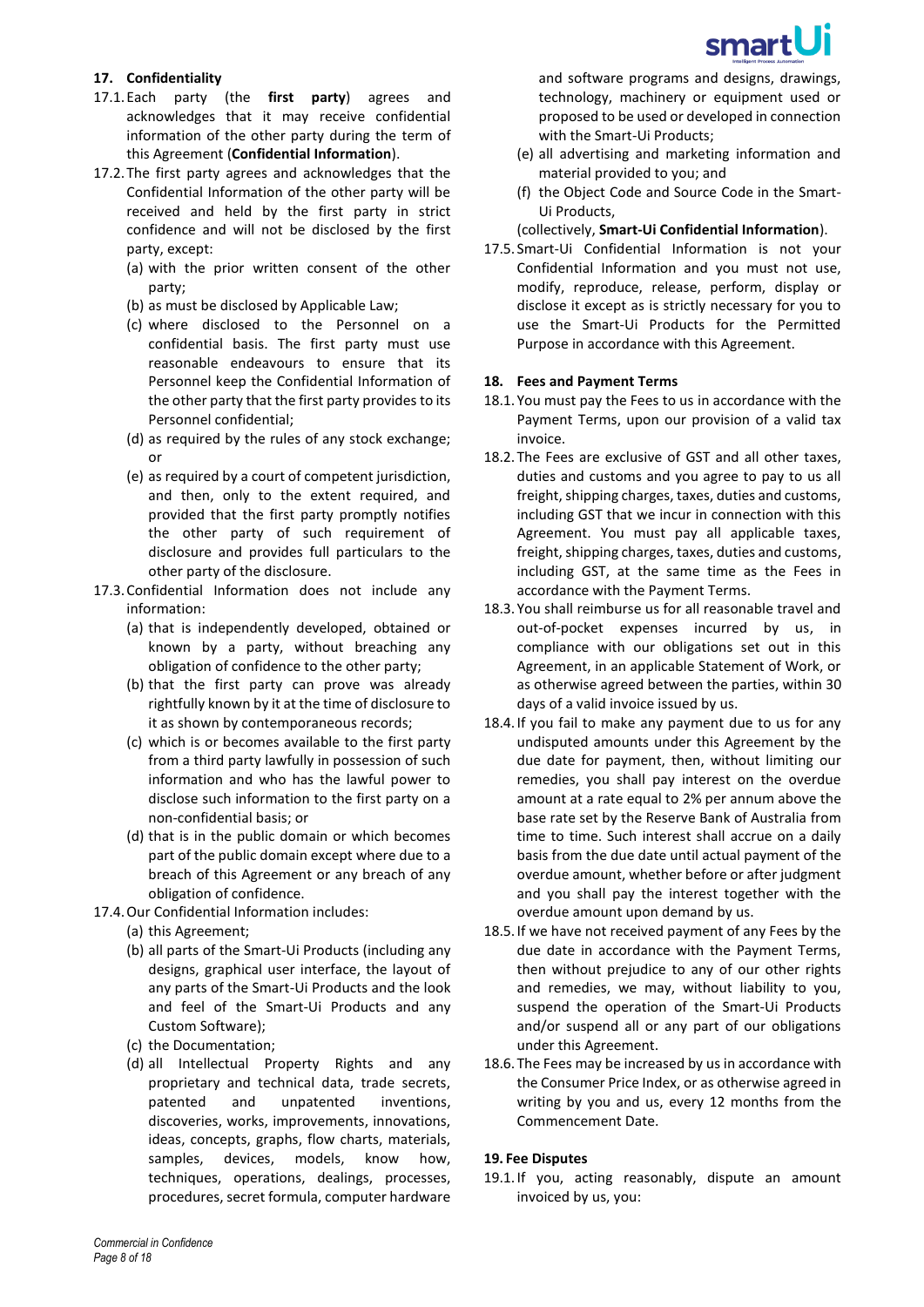

- (a) must pay the undisputed amount of the invoice by the due date;
- (b) must notify us of the dispute and the reasons for the dispute within 3 days of receipt of the invoice;
- (c) may withhold payment of the disputed part of the invoice until the dispute is resolved in accordance with claus[e 29.](#page-12-1)
- 19.2.On resolution of the dispute in our favor, you must pay any additional amounts agreed or determined to be payable, plus interest at an annual rate equivalent to 2% per annum above the base rate set by the Reserve Bank of Australia from time to time on that amount, accruing daily from the date when the invoiced amount was due for payment until the date on which payment is actually made.
- 19.3. You shall pay all legal and debt collection costs incurred by us in enforcing your payment obligations of under this Agreement.

#### **20. Support Services**

20.1.If Support Services are specified in a Statement of Work or Fee Schedule, we will provide the Support Services in relation to the Smart-Ui Products the subject of the Statement of Work or Fee Schedule, subject to the provisions of the SLA.

#### <span id="page-8-0"></span>**21. Software Development Services**

- <span id="page-8-1"></span>21.1.We have no obligation to provide any software development services under this Agreement unless you and us execute a Custom Development Statement of Work specifying the software development services to be provided and the software to be developed (**Custom Software**).
- 21.2. You will pay, the Fees set out in or referred to in the Custom Development Statement of Work on a time and materials basis for all time spent carrying out our obligations under this clause [21.](#page-8-0)
- 21.3.Except as otherwise agreed in a Custom Development Statement of Work, we own all Intellectual Property Rights in all Custom Software. To the extent that we do not automatically own all such Intellectual Property Rights, you hereby assign all such Intellectual Property Rights to us. The assignment pursuant to this clause includes an assignment of future copyright pursuant to section 197 of the *Copyright Act 1968* (Cth) and in equity.
- 21.4. Smart-Ui Products will be deemed to include Custom Software for the purposes of this Agreement, except as otherwise expressly specified to the contrary in the applicable Custom Development Statement of Work.

#### **22. Force Majeure Event**

22.1.Each party will not be liable to the other party for any breach of this Agreement to the extent that it is caused or contributed to by a Force Majeure Event. In the event that a Force Majeure Event continues for a period of thirty (30) days, either party may, without liability, cancel one or more impacted

Services on seven (7) days written notice to the other party.

# **23. Third Party Tools**

- 23.1.There may be third party-owned software, applications, products, platforms and other third party-owned copyrighted material as set out in the Commercial Details, Fee Schedule and/or a Statement of Work that you may use in connection with, or that we supply to you as part of, the Smart-Ui Products (**Third Party Tools**).
- 23.2.You must indemnify us from and against any Loss that we incur as a result of your use and/or interfacing Smart-Ui Products with any Third Party Tools, and you agree and acknowledge that:
	- (a) the providers of the applicable Third Party Tools, and not us, are the suppliers and publishers of the Third Party Tools;
	- (b) we are not responsible for the accuracy, quality or correctness of any Third Party Tools and/or their providers;
	- (c) your use of Third Party Tools is pursuant to a contract between you and the applicable Third Party Tool provider(s), and not pursuant to a contract between you and us;
	- (d) your use of Third Party Tools is at your sole risk, and not our risk;
	- (e) we do not make any representations or warranties with respect to any Third Party Tools (whether as to their performance, availability, compatibility with the Smart-Ui Products and/or otherwise) and/or with respect to any providers of Third Party Tools;
	- (f) we are not responsible for the practices, and/or terms and/or policies of Third Party Tool providers;
	- (g) you warrant that you have read, understood and consented to all and any third party end user agreements, terms, conditions and policies set out in the Commercial Details, Fee Schedule or any applicable Statement of Work (**Third Party Terms**) and that any warranties provided in this Agreement is subject to the terms and conditions of any Third Party Tools;
	- (h) you will comply with, and ensure that each of your Authorised End Users comply with, the Third Party Terms;
	- (i) you must indemnify us from any Loss that we suffer as a result of your or any Authorised End Users' breach of any Third Party Terms;
	- (j) you agree that we have no obligation to provide any technical support or other assistance in connection with any Third Party Tools and that if we do provide any such technical support or other assistance, you will pay us for all time that we incur in connection therewith at a rate agreed prior to commencement of the technical support or other assistance, to be paid by you into our nominated bank account listed in the Fee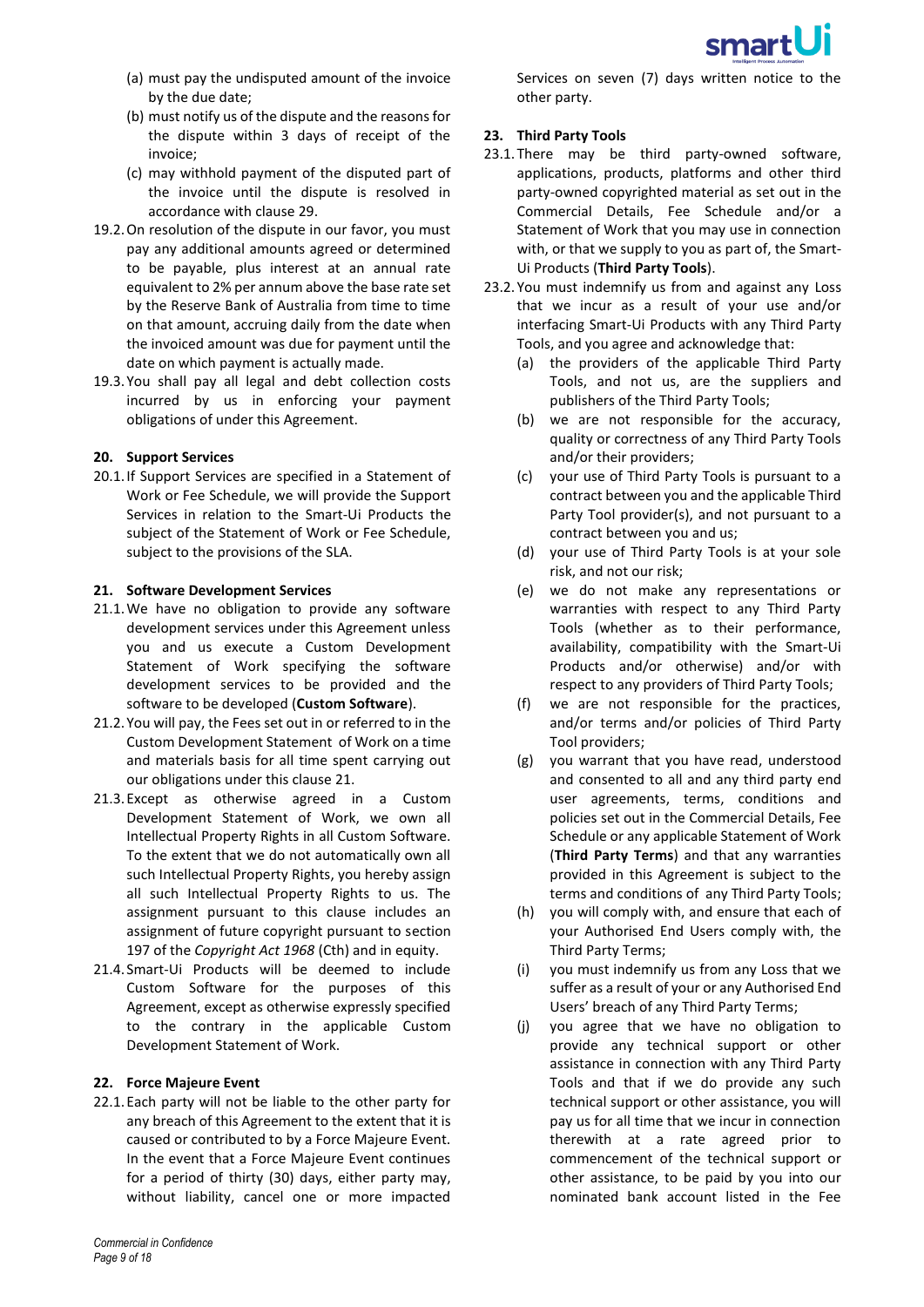

Schedule within thirty (30) days of invoice by us from time to time;

- (k) you shall be deemed to have irrevocably released us from any claims that you may otherwise have had against us with respect to any non-performance of the Smart-Ui Products, and with respect to any loss, damage or corruption of any Client Data, caused by Third Party Tools and/or the interfacing of any Third Party Tools with Client Data and/or Smart-Ui Products;
- (l) except where we otherwise expressly specify in writing to the contrary, the providers of Third Party Tools are not our partners, co-joint venturers, representatives or agents and any link to any Third Party Tool from the Smart-Ui Products and/or interfacing and/or integration of the Smart-Ui Products with a Third Party Tool does not imply that we are affiliated with or sponsor, endorse or approve the Third Party Tool and/or its provider;
- (m) we are not responsible for any downtime in the Smart-Ui Products that occurs because a third party who operates software that the Smart-Ui Products connects to, modifies any part of that software; and
- (n) we are not responsible for any loss and/or damage that may be incurred by you directly as a result of claims that your use of Third Party Tools breaches the Intellectual Property Rights of any third party.

# **24. Liability**

- 24.1. Subject to clause [15.5,](#page-6-0) neither party is liable to the other party for any indirect, special or Consequential Loss incurred by the other party, including liability for loss of profits, loss of business opportunity, loss of savings or loss of data and whether arising in contract, tort (including for negligence) or otherwise, and whether the Consequential Lossis foreseeable or not. This clause does not apply to limit your liability with respect to any indemnity specified in this Agreement or with respect to any liability that cannot be excluded under Applicable Law.
- 24.2. For any loss or damage that is not otherwise excluded by the provisions of this Agreement, we are only liable for loss or damage that you directly incur as a result of one or more breaches by us of our obligations under this Agreement ("direct loss and damage"). However, our liability for all such direct loss and damage in respect of any one or more events (whether or not pursuant to an indemnity or other provision hereof) and regardless of the legal or equitable theory (whether under contract, tort or otherwise) is capped, in the aggregate for all claims and all events, to the value of the Fees paid by you in the three (3) months prior to the last event which caused the loss or damage, and which cap is reduced to the extent that you or

your Personnel was responsible for, or any Force Majeure Event caused such loss or damage.

24.3.We shall not be liable for any non-performance of our obligations under this Agreement where caused by your acts or omissions. If we are delayed or prevented from complying with an obligation under this Agreement due to any of your acts or omissions or those of your Personnel, in such circumstances our obligations will be postponed or relieved accordingly to the extent affected by that act or omission.

# **25. Warranties and implied guarantees**

- 25.1.Each party warrants that:
	- (a) it has full capacity, authority and all necessary consents to enter into and to perform this Agreement and to grant the rights referred to in this Agreement and that this Agreement is executed by its duly authorised representative and represents a binding commitment on it;
	- (b) it shall comply with all Applicable Laws in the performance of its obligations under this agreement; and
	- (c) if it is not subject to the Privacy Act 1988 (Cth), it will comply with the Privacy Act 1988 (Cth) as if it were an APP Entity for the purposes of that legislation.
- 25.2.You warrant that your entering into and/or performance of your obligations under this Agreement does not and will not violate or conflict with or result in a breach of, or constitute a default under, or result in the imposition of, any encumbrance under the provisions of your constitution or any contract or other instrument. If any such conflict, breach or default occurs or is likely to occur:
	- (a) you must immediately disclose full particulars of the actual and/or likely conflict, breach or default and you must indemnify us for any Loss that we may incur as a result thereof;
	- (b) we may terminate this Agreement by notice to you.
- 25.3.You warrant that you have made full disclosure to us of all information which would be material to our decision as to whether or not to enter into this Agreement and that the information given by or on your behalf to us to date is true, complete and accurate in all respects and none of that information is misleading whether by inclusion of misleading information or omission of material information or both.
- 25.4.The goods and services supplied under this Agreement may come with implied non-excludable guarantees which are regulated by the Australian Consumer Law. The extent of the implied guarantees depends on whether you are a 'consumer' of goods or services within the meaning of that term pursuant to the Australian Consumer Law as amended. Where you are a 'consumer' for the purposes of the Australian Consumer Law, we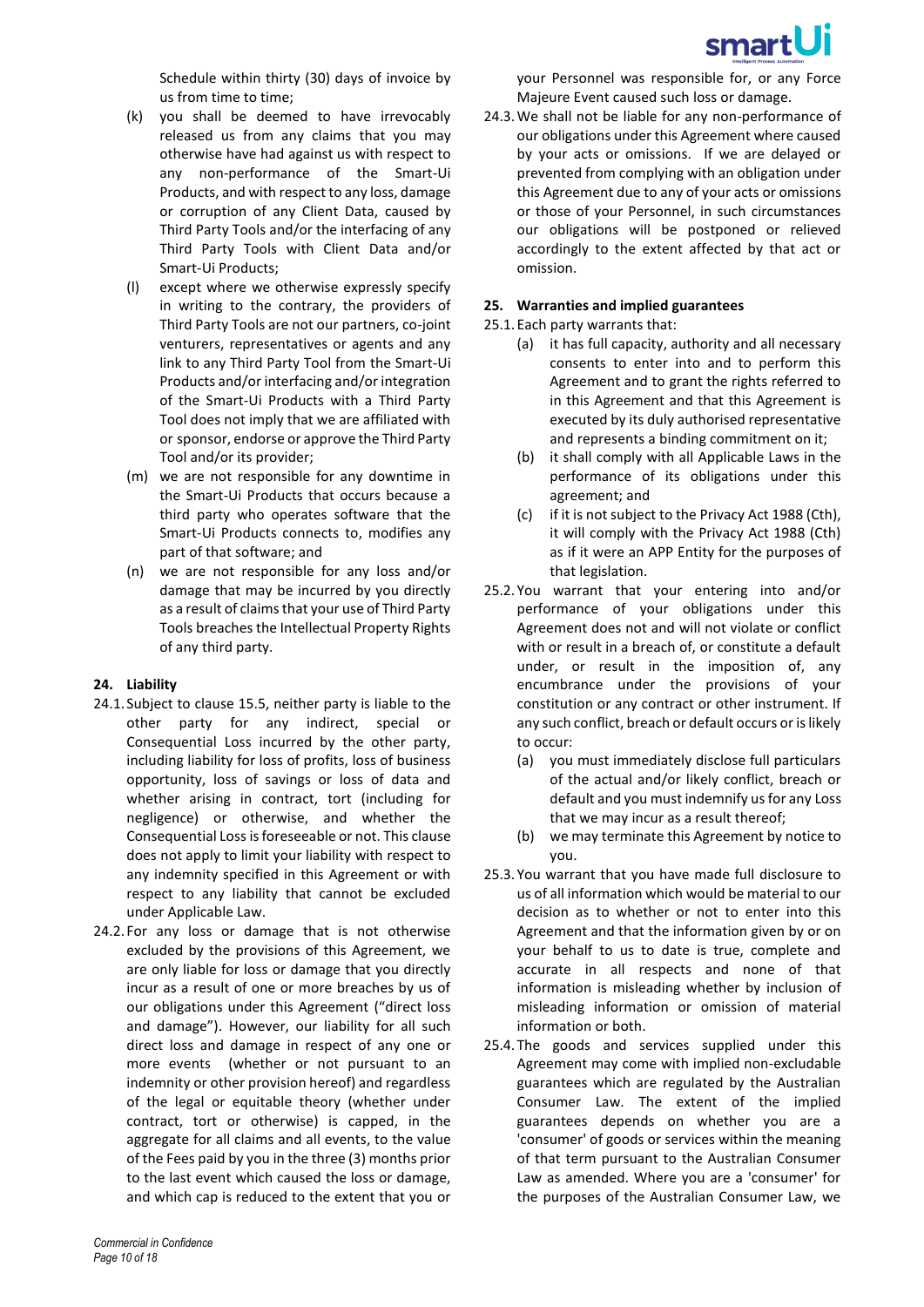

are required to provide and shall be deemed to have provided the following mandatory statement to you: "Our goods come with guarantees that cannot be excluded under the Australian Consumer Law. You are entitled to a replacement or refund for a major failure and for compensation for any other reasonably foreseeable loss or damage. You are also entitled to have the goods repaired or replaced if the goods fail to be of acceptable quality and the failure does not amount to a major failure."

- 25.5.If the goods or services supplied by us to you are supplied to you as a 'consumer' of goods or services within the meaning of that term in the Australian Consumer Law as amended you will have the benefit of certain non-excludable rights and remedies in respect of the goods or services and nothing in this Agreement excludes or restricts or modifies any condition, warranty, guarantee, right or remedy which pursuant to the *Competition and Consumer Act 2010* (Cth) is so conferred. However, if the goods or services are subject to a nonexcludable condition, warranty, guarantee, right or remedy implied by the Australian Consumer Law and the goods or services are not ordinarily acquired for personal, domestic or household use or consumption, then pursuant to section 64A of the Australian Consumer Law, we limit our liability for breach of any such non-excludable warranty, guarantee, right or remedy implied by the Australian Consumer Law (other than a guarantee implied by sections 51, 52 or 53 of the Australian Consumer Law) or expressly given by us to you, in respect of each of the goods and services, at our option, to one or more of the following:
	- (a) if the breach relates to goods:
		- (i) the replacement of the goods or the supply of equivalent goods;
		- (ii) the repair of such goods;
		- (iii) the payment of the cost of replacing the goods or of acquiring equivalent goods; or
		- (iv) the payment of the cost of having the goods repaired; and
	- (b) if the breach relates to services:
		- (i) the supplying of the services again; or
		- (ii) the payment of the cost of having the services supplied again.
- 25.6.Any warranty against defects that may be provided by us to you as a 'consumer' under the Australian Consumer Law is in addition to your other rights and remedies under a law in relation to the goods or services to which the warranty relates.
- 25.7.Other than with respect to any non-excludable guarantees implied into this Agreement under the Australian Consumer Law, to the maximum extent permitted by Applicable Law (if any and if permitted by Applicable Law):
	- (a) all conditions, warranties and guarantees implied in this Agreement are excluded, to the extent possible by Applicable Law;
- (b) we will not have any liability to you for any Loss howsoever incurred in relation to Authorised End Users' use or inability to use the Smart-Ui Products;
- (c) we do not warrant that the Smart-Ui Products are error-free or will operate accurately, correctly or without interruption or will achieve your intended results; and
- (d) you accept sole responsibility for the selection of the Smart-Ui Products to achieve your intended results and for any results that you or any Authorised End Users obtain therefrom.
- 25.8.You must indemnify us from and against all and any Loss that we may incur resulting from any claim by any Authorised End User against us in connection with any Smart-Ui Products.
- 25.9.Notwithstanding any other provisions in this Agreement, nothing in this Agreement excludes your liability for Loss relating to:
	- (a) a breach of Applicable Law;
	- (b) use of the Smart-Ui Products in combination with any Third Party Tools or other software not supplied or approved in writing by us;
	- (c) unauthorised use, collection, disclosure, modification or processing of Client Data;
	- (d) any modification or enhancement of Smart-Ui Products made by you or any third party;
	- (e) use of any version of a Smart UI Product other than the latest version supplied by us, if such liability could have been avoided by the use of such latest supplied version;
	- (f) a breach of any provision of this Agreement concerned with Client Data, privacy and/or personal information;
	- (g) wilful misconduct;
	- (h) breach of any provision of this Agreement concerning Confidential Information and/or Intellectual Property Rights; and/or
	- (i) repudiatory conduct.

#### **26. Insurance**

- 26.1.We will, at our own cost and expense, obtain and maintain during the term of this Agreement and for seven (7) years thereafter, the following insurances:
	- (a) professional liability insurance in the sum of twenty million dollars (\$20,000,000) in respect of each claim; and
	- (b) public liability and products liability insurance in the sum of twenty million dollars (\$20,000,000) in the aggregate.
- <span id="page-10-0"></span>26.2.You must at your own cost and expense, obtain and maintain during any Trial Period and during the term of this Agreement and for seven (7) years thereafter, the following insurances for all and any claims arising in connection with the performance of this Agreement:
	- (a) workers compensation insurance in accordance with applicable legislation for all or your employees;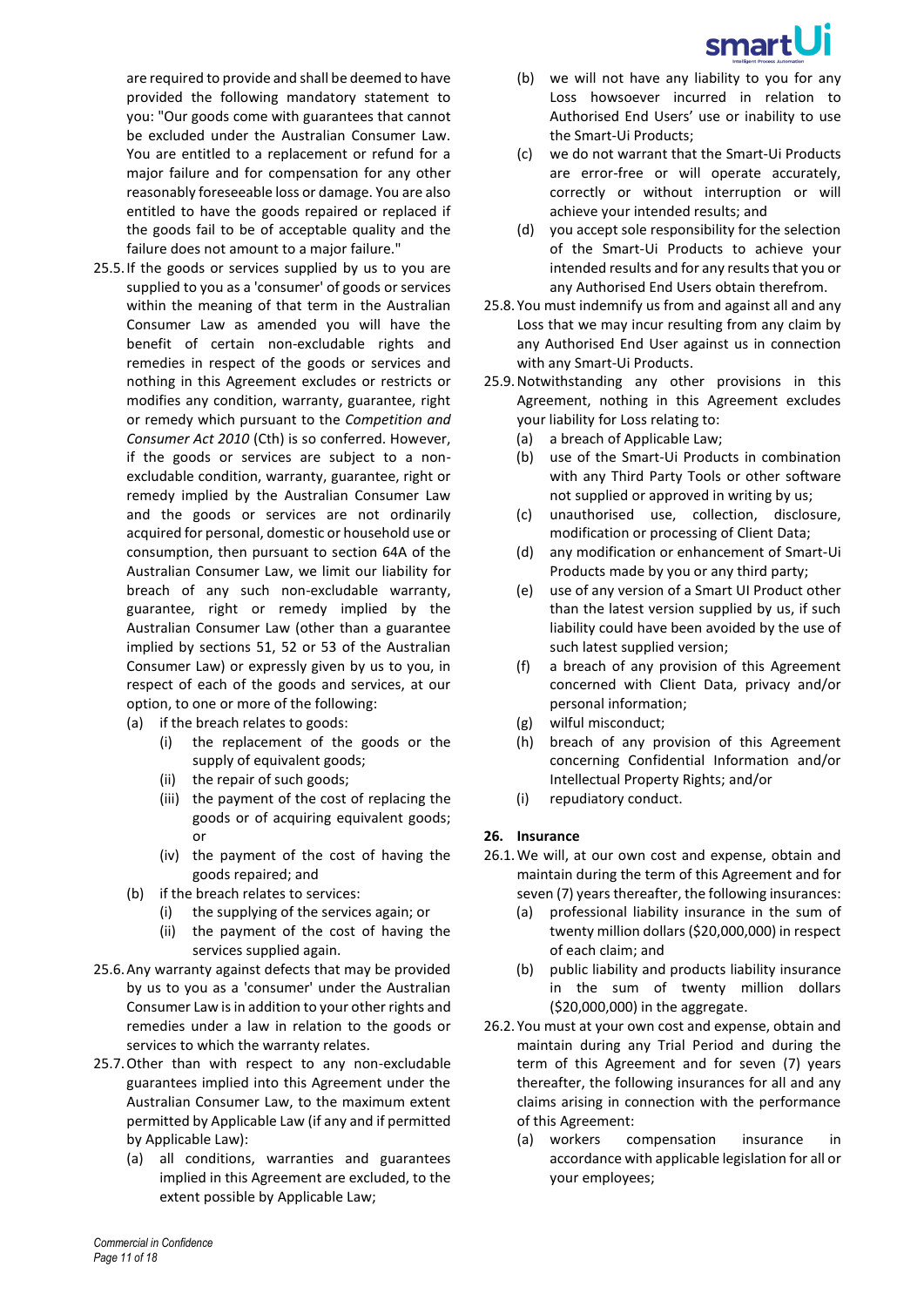

- (b) public liability insurance in the sum of twenty million dollars (\$20,000,000) in respect of each claim; and
- (c) cyber liability and privacy protection insurance in the amount of five million dollars (\$5,000,000) in respect of each claim covering losses for unauthorised access to data and systems, business interruption, data breaches, any damage to or loss of data, cyber extortion and network security events.
- 26.3.In respect of each of the insurances referred to in claus[e 26.2,](#page-10-0) you must:
	- (a) pay any cost necessary for obtaining and maintaining any insurance;
	- (b) procure each insurance with an independent, reputable and solvent insurer approved by us;
	- (c) provide to us upon request any certificate of currency and upon request any other specific information reasonably requested by us in relation to any insurance;
	- (d) not perform or permit any action which may cause any prejudicial effect to any insurance or potential claim under any insurance;
	- (e) perform any action and provide any document, evidence and information necessary to enable us to recover any moneys due at any time under any insurance;
	- (f) notify us of any fact giving rise to any claim under any insurance, and any material amendment to any insurance, immediately following notice of that fact or amendment by you;
	- (g) not perform or permit any action which may cause the termination of, or a material change or reduction in, any insurance without our prior written consent; and
	- (h) permit us without liability to procure any insurance at your full cost in the event of any default by you to obtain that insurance under this Agreement or the invalidity of any insurance.
- 26.4. For each insurance policy taken out by you in accordance with this Agreement, you must provide us with a certificate of currency which identifies the insurer, policy number, term of the policy, type of insurance and limits of liability for the cover upon request by us from time to time. In addition, you must provide us with a copy of the policy wording as and when requested by us.

# **27. Suspension and Termination**

- 27.1.We may temporarily and/or permanently suspend and/or disable the performance of the whole or any part of the Smart-Ui Products and/or Authorised End User's access to or use of the Smart-Ui Products by way of TPM or otherwise if we know or reasonably suspect that:
	- (a) you or they are in breach of any of your obligations under this Agreement;
- (b) you fail to pay the Fees in accordance with the Payment Terms and the amount unpaid remains unpaid for thirty-five (35) or more days after the date that the invoice was issued by us to you, whether or not a portion or the whole of the Fees is disputed under claus[e 19,](#page-7-0) or otherwise;
- (c) any Authorised End User has not used or is not using the Smart-Ui Products in compliance with the Permitted Purpose;
- (d) we determine that you or any Authorised End User's use of the Smart-Ui Products is likely to lead to any third-party instituting or threatening legal proceedings against us or any other person.
- 27.2.A party may terminate this Agreement, an SOW or your subscription to any Smart-Ui Product by written notice to the other party (the **defaulting party**) if the defaulting party is in material breach of this Agreement which is not remediable, or if capable of remedy and the defaulting party fails to remedy the breach within twenty-eight (28) days of written notice from the other party requiring the remedying of the breach.
- 27.3.Either party may terminate this Agreement, an SOW or your subscription to any Smart-Ui Product by written notice to the other party if the other party suffers an Insolvency Event, except where such termination would contravene the *Corporations Act 2001* (Cth) or any other Applicable Law.
- 27.4.We may terminate this Agreement, an SOW or your subscription to any Smart-Ui Product if you undergo a change of Control without our prior written consent.
- 27.5.If this Agreement, an SOW or your subscription to any Smart-Ui Product is terminated or expires for any reason:
	- (a) any rights or obligations that, by their nature, survive termination shall so survive;
	- (b) you shall at our option either promptly return all copies of any applicable Smart-Ui Confidential Information and Documentation in your possession or control or destroy all such copies of such Smart-Ui Confidential Information and Documentation and provide us with a certificate executed by one of your directors based on that director's actual knowledge that all copies of the Smart-Ui Confidential Information Documentation in your possession or control have been deleted and/or destroyed;
	- (c) in absence of any direction from you within 7 days following termination or expiry of this Agreement, we shall delete all applicable Client Data in our possession or control;
	- (d) we do not have any obligation to provide you with any refund, except to the extent that we must do so pursuant to Applicable Law;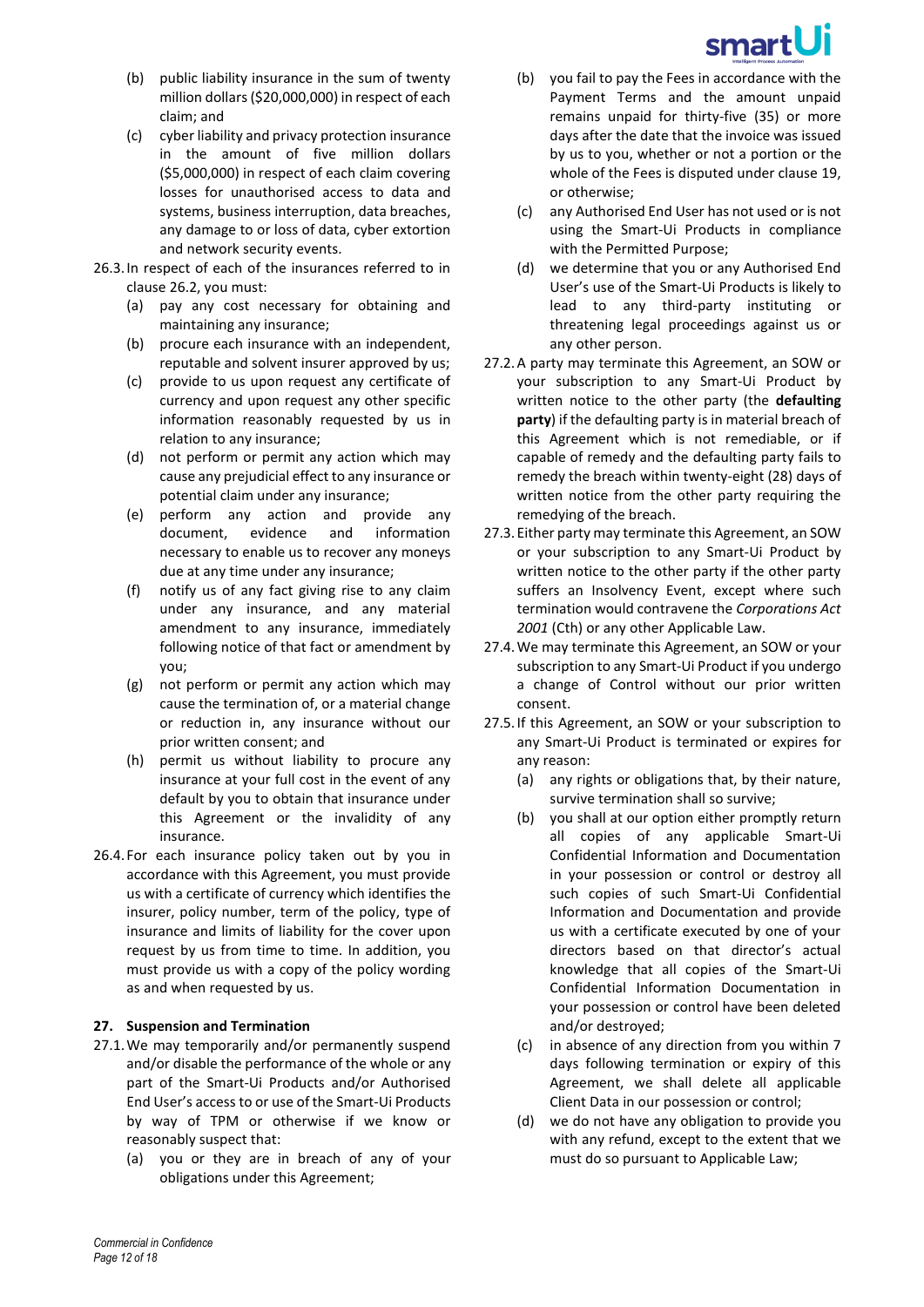

- (e) your right to use and access the Smart-Ui Products and Documentation immediately ceases; and
- (f) any licences granted by us pursuant to this Agreement, the SOW or your subscription to any Smart-Ui Product (as applicable) immediately cease.
- 27.6.If this Agreement is terminated, each Statement of Work and your subscription to each of the Smart-Ui Products will automatically terminate.
- 27.7.If a Statement of Work or your subscription to any Smart-Ui Product is terminated prior to the expiry of the Initial Term or any then current Renewal Term (other than due to our breach of this Agreement), then without prejudice to any of our other rights, you must pay any amounts (collectively, the **Outstanding Amount**) which we calculate or reasonably estimate would have been payable by you under the Statement of Work or Fee Schedule for the remainder of the Initial Term (or then current Renewal Term, if applicable) had the Statement of Work or subscription not been terminated. If an Outstanding Amount is payable, we will send you a tax invoice in respect of the Outstanding Amount and you will pay this invoice within twenty eight (28) days. You agree that payment under this clause is not intended to be, and will not be punitive and is intended to compensate us for reasonable losses that we will suffer resulting from the early termination of the Statement of Work or subscription.

#### <span id="page-12-0"></span>**28. Notices**

- <span id="page-12-2"></span>28.1.All notices required or permitted to be made under this Agreement shall be in writing and shall be considered properly given if:
	- (a) delivered in person;
	- (b) sent to the respective addresses identified in this Agreement by post; or
	- (c) sent by email.
- 28.2.Notice given under clause [28.1](#page-12-2) shall be effective upon delivery, except as set out in claus[e 28.3.](#page-12-3)
- <span id="page-12-3"></span>28.3. For email notice to be effective, the sender must receive a read or delivery receipt confirming delivery or receipt of the email or the sender must receive a reply to the email, in order for the email to be deemed to be delivered.
- 28.4.Any party may change its address for notice hereunder by giving seven (7) days' written notice to the other party.
- 28.5. Text messages, instant messages, messages sent through social media websites, and similar messages are not considered "written" or "in writing" for the purposes of this Agreement.

#### <span id="page-12-1"></span>**29. Dispute Resolution**

29.1.If a dispute arises between the parties out of or relating to this Agreement (**Dispute**), each party must seek to resolve it strictly in accordance with the provisions of this clause [29.](#page-12-1) Compliance with

the provisions of this clause is a condition precedent to seeking relief in any court in respect of the Dispute, except as otherwise provided in this clause.

- 29.2.A party seeking to resolve a Dispute must notify the existence and nature of the Dispute to the other party (**Notification**). Upon receipt of a Notification, each party must refer resolution of the Dispute to their chief executives (or nominees).
- 29.3.If the Dispute has not been resolved within one (1) calendar month of the Notification, then each party will be entitled to pursue such course of action as it determines.
- 29.4.Nothing in this clause [29](#page-12-1) shall limit either party's right to seek urgent interlocutory relief from any court of competent jurisdiction at any time.

# **30. General**

- 30.1.Assignment: You shall not assign, transfer, license or novate its rights or obligations under this Agreement without our prior written consent (not to be unreasonably withheld).
- 30.2.Amendments: This Agreement may be amended only by a written document signed by all parties and a provision of or a right under this Agreement may not be waived or varied except in writing signed by the party to be bound.
- 30.3.Australian Consumer Law: The exclusions and limitations of liability set out in this Agreement shall apply to the fullest extent permissible at law, but the parties do not exclude or limit liability which may not be excluded or limited by law. Without limiting the foregoing provisions, we do not exclude liability under the Australian Consumer Law which is prohibited from being excluded. The parties acknowledge and agree that the limitations and exclusions of liability contained in this Agreement constitute an allocation of risk that forms part of the negotiated commercial terms of this Agreement.
- 30.4. Further Steps: Upon a party's reasonable request, the other party shall, at the requesting party's sole cost and expense, execute and deliver all such documents and instruments, and take all such further actions, necessary to give full effect to this Agreement.
- 30.5. Severability: If any provision of this Agreement or its application to any party or circumstance is or becomes invalid or unenforceable to any extent, the remainder of this Agreement and its application shall not be affected and shall remain enforceable to the greatest extent permitted by law.
- 30.6.Waiver: No exercise or failure to exercise or delay in exercising any right or remedy by a party shall constitute a waiver by that party of that or any other right or remedy available to it.
- 30.7.Entire Agreement: This Agreement constitutes the entire agreement of the parties about its subject matter and supersedes all other proposals, prior agreements, oral or written, arrangements, agreements and all other communications between the parties about its subject matter.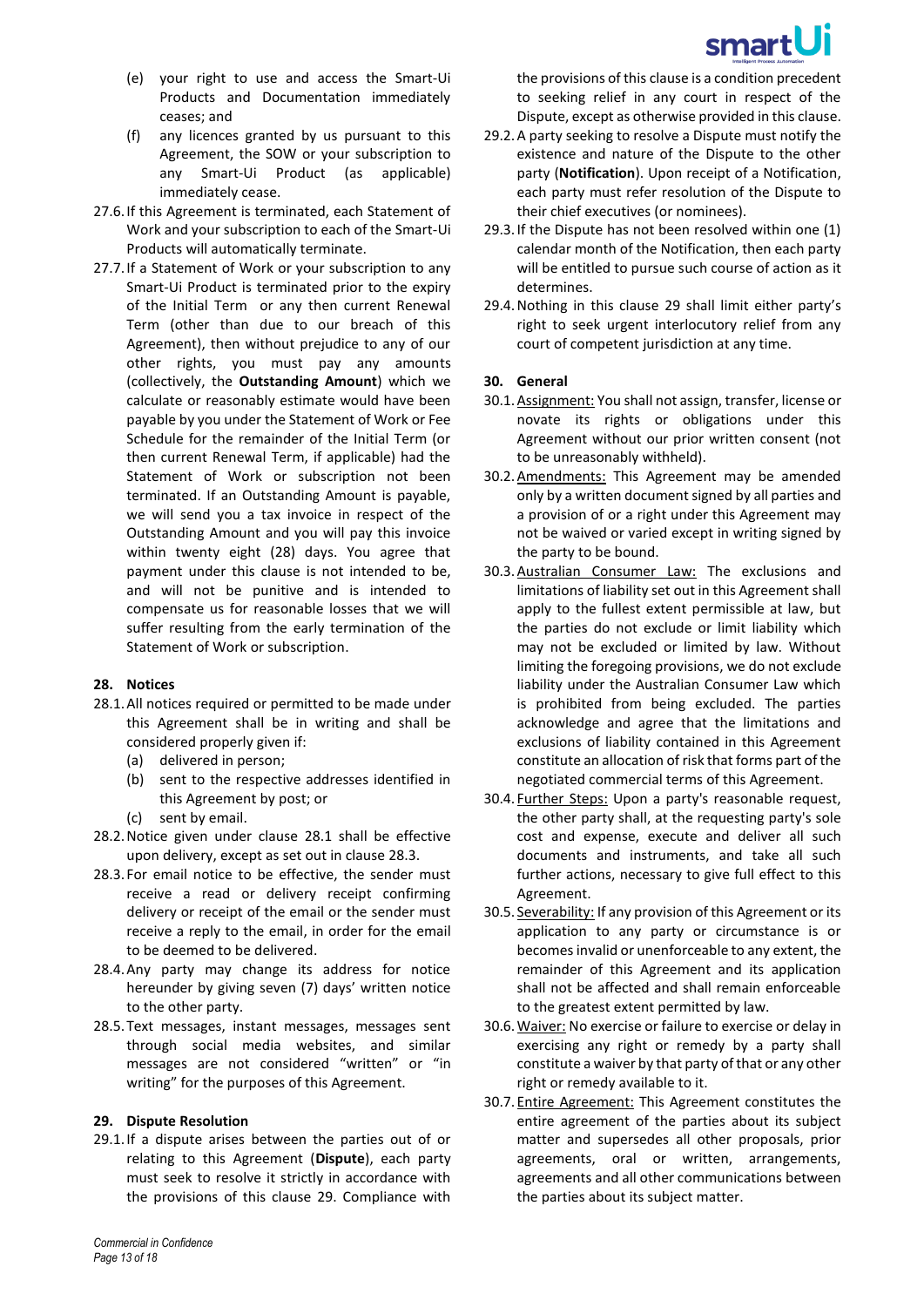

- 30.8.Relationship: Nothing contained in this Agreement creates any relationship of partnership, employment, joint venture or agency between the parties.
- 30.9.Jurisdiction: This Agreement is governed by the laws of New South Wales and each party irrevocably submits to the exclusive jurisdiction of the courts located in New South Wales, and the courts of appeal from them in relation to any dispute concerning this Agreement.
- 30.10. Counterparts: This Agreement may be executed in counterparts provided that no binding agreement shall be reached until the executed counterparts are exchanged. A counterpart of a document exchanged by email shall constitute evidence of the execution of the original.

#### **31. Interpretation**

- 31.1.In this Agreement, the following rules of construction applies, unless the context otherwise requires:
	- (a) headings and underlinings are for convenience only and do not affect the construction of this Agreement;
	- (b) a provision of this Agreement will not be interpreted against a party because the party prepared or was responsible for the preparation of the provision, or because the party's legal representative prepared the provision;
	- (c) currency or "**\$**" refers to Australian Dollars;
	- (d) a reference to a statute or statutory provision is a reference to it as amended, extended or re-enacted from time to time;
	- (e) a reference to a clause, subclause or paragraph is a reference to a clause, subclause or paragraph of this Agreement;
	- (f) a reference to a subclause or paragraph is a reference to the subclause or paragraph in the clause in which the reference is made;
	- (g) a reference to time is to time in New South Wales;
	- (h) a reference to a person includes a reference to an individual, a partnership, a company, a joint venture, government body, government department, and any other legal entity;
	- (i) words in the singular shall include the plural and in the plural, shall include the singular;
	- (j) a provision of this Agreement shall not be construed against a party merely because the party or its solicitors prepared the provision;
	- (a) the phrases "specified in the Commercial Details", "specified in the Statement of Work" and similar, means specified as being applicable or in the affirmative in the Commercial Details or relevant Statement of Work;
	- (b) this Agreement shall not bind you or us until and unless the "Acceptance" section of the

Commercial Details has been executed by both you and us; and

(k) the words 'such as', 'including', 'includes' and similar expressions are not used as, nor are intended to be, interpreted as words of limitation and shall be interpreted as if the words "but not limited to" immediately followed them in each case.

# **32. Definitions**

32.1.In this document, terms in bold font in brackets have the meanings given thereto as set out in the applicable clauses in which they are defined and any word starting with a capital letter that is not otherwise defined in this document, shall have the meaning given to it in the Commercial Details, the Fee Schedule, a Statement of Work and the SLA. In addition, in this document the following words have the following meanings:

**'Ad Hoc Rates**' means the hourly and daily rates set out in the Fee Schedule or a Statement of Work.

**'Agreement'** means the Commercial Details, Fee Schedule, Smart-Ui Terms and Conditions and Service Level Agreement and any Statements of Work.

**'Applicable Law'** means any applicable act, law, legislation, rule of the general law, including common law and equity, judicial order or consent or requisition from, by or with any governmental agency, including any Data Protection Law in any applicable jurisdiction.

**'Associated Entity'** has the meaning given in the Corporations Act 2001 (Cth).

**'Australian Consumer Law'** means schedule 2 to the *Competition and Consumer Act 2010* (Cth).

'**Authorised End User**' means an individual that is authorised to use the Smart-Ui Products as set out in the applicable Fee Schedule or Statement of Work.

**'Back-Up Policy'** means any backup policy that we institute from time to time with respect to Client Data hosted by us, if applicable.

**'Business Days'** means Monday to Friday in New South Wales, excluding public and bank holidays in New South Wales.

**'Business Hours'** means 9:00AM – 5:00PM on Business Days.

**'Commencement Date'** means the commencement date as set out in the Commercial Details.

**'Commercial Details'** means the document entitled "Commercial Details" that you and we expressly agree forms part of the Agreement.

**'Consequential Loss'** means any loss or damage which is:

- (a) indirect or consequential to another loss;
- (b) a loss of revenue, loss of profits, loss of anticipated savings or business, loss of data, loss of opportunity or expectation loss;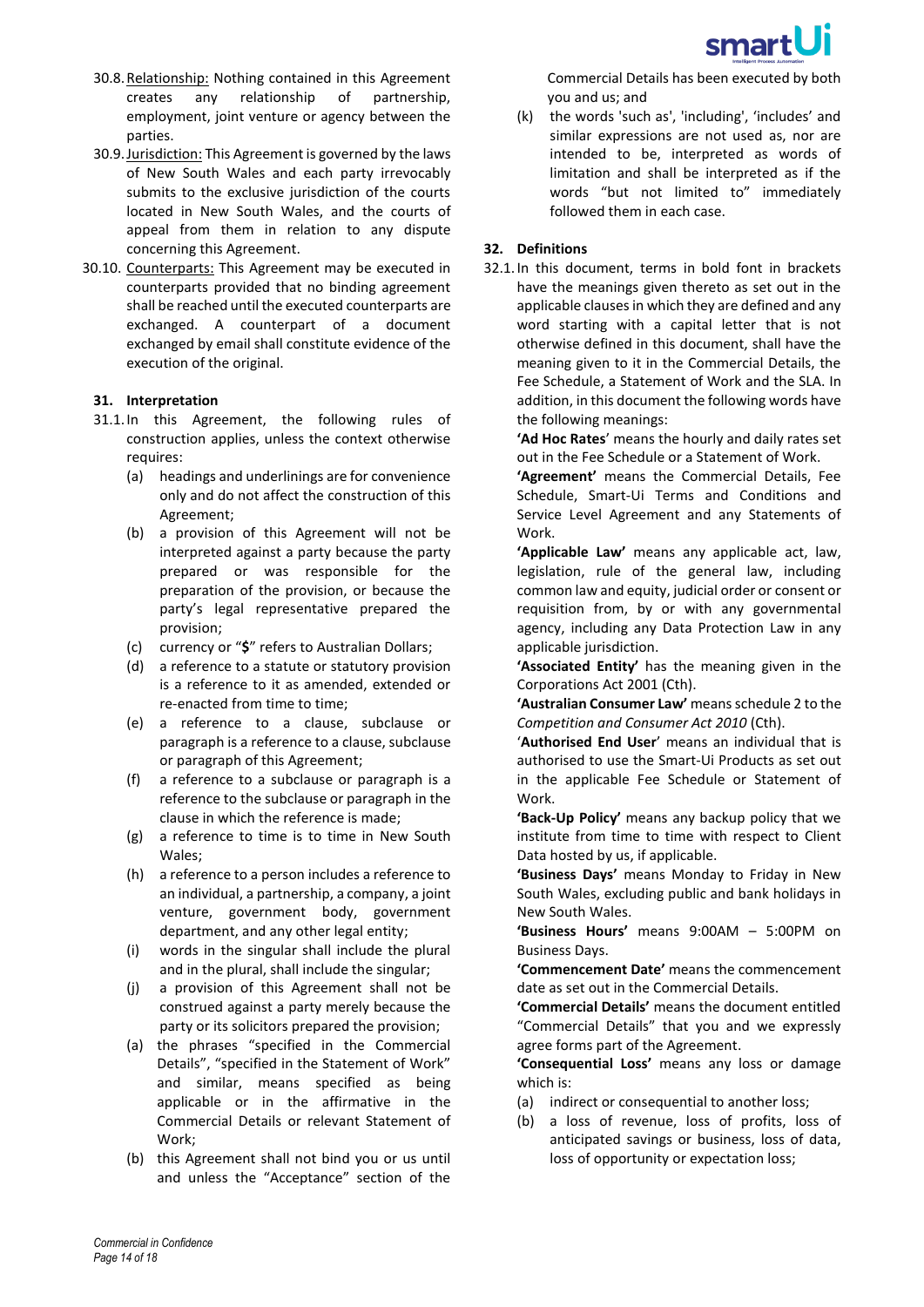

- (c) a special, punitive or exemplary loss or damage (including, without limitation, any penalty or fine imposed); or
- (d) a pure economic loss.

**'Consumer Price Index'** or **'CPI'** means the percentage from the corresponding quarter of the previous year in the CPI for Sydney, Australia (All Groups) as published by the Australian Bureau of Statistics (or any similar index published by and replacement thereof) for the quarter preceding the commencement date.

**'Control'** has the meaning given in section 50AA of the *Corporations Act 2001* (Cth).

**'Custom Development Statement of Work'** means a document executed by you and us entitled "Custom Development Statement of Work".

**'Custom Software'** means as set out in clause [21.1.](#page-8-1) '**Client Data**' means any data transmitted by you, any Authorised End User or any of your Personnel into or via the Smart-Ui Products or Services and includes all and any Personal Information.

**'Data Protection Law'** means all applicable data protection and privacy laws in any applicable jurisdiction, including the *Privacy Act 1988* (Cth).

**'Documentation'** means any information, materials or documents (whether in electronic form or not) referring to or describing the Smart-Ui Products and/or Services that we provide to you from time to time. Documentation also includes any written specifications, Statements of Work and manuals.

**'Fee Schedule'** means the document entitled "Fee Schedule" that you and we expressly agree forms part of the Agreement.

**'Fees'** the fees, rates and charges that are payable by you to us under this Agreement as set out in the Fee Schedule.

**'Force Majeure Event'** means any act, event, omission, accident or circumstance beyond our reasonable control. For the avoidance of doubt, a Force Majeure Event does not include any event that results in or contributes to your non-payment of the Fees.

**'GST'** has the meaning given in the A New Tax System (Goods and Services Tax) Act 1999 (Cth) as amended or replaced from time to time.

**'Hosting Location'** means the location designated by you for the provision of on premise hosting services as set out in the Fee Schedule or a Statement of Work.

**'Initial Term'** means the initial term of the subscription to the Smart-Ui Product as specified in the Fee Schedule or applicable Statement of Work.

**'Insolvency Event'** means, in respect of a party: (a) the party ceases to carry on business, is unable to pay its debts as and when they fall due, or is deemed to be insolvent or bankrupt; (b) a receiver or a liquidator or provisional liquidator or an administrator is appointed to the party, or an application (including voluntary application filed by that party) is lodged or an order is made or a

resolution is passed for the winding up (whether voluntary or compulsory) or reduction of capital of that party; (c) the party enters into an arrangement with its creditors; (d) where the party is a partnership, the partnership is dissolved or an application is made for its dissolution; (e) the party suspends payment of its debts to the other party or a third party, or the party takes the benefit of any law for the relief of insolvent debtors; or (f) anything analogous or having a substantially similar effect to any of the events described in (a) through (e) above occurs under the law of any applicable jurisdiction.

**'Intellectual Property Rights'** means all current and future intellectual property rights, including all copyright, patents, trade marks, design rights, trade secrets, domain names, and other rights of a similar nature and all other rights to intellectual property as defined under Article 2 of the convention establishing the World Intellectual Property Organization, whether registrable or not and whether registered or not, and any applications for registration or rights to make such an application, anywhere in the World.

**'Level 1 Technical Support'** means first level support services including:

- (a) providing a suitable mechanism for Authorised End Users to be able to report a fault to you for diagnosis (i.e support hotline, support emails etc);
- (b) basic investigation of faults reported by Authorised End Users.

**'Loss'** means any direct or indirect loss, cost, expense, penalties, fines, liability or damage including legal costs on a solicitor/client basis and any claim, demand or proceedings brought, or judgment or order obtained, by a third party.

**'Moral Rights'** has the meaning given in the Copyright Act 1968 (Cth).

**'Object Code'** means computer code in a form that a computer can execute, when compiled or converted from its Source Code version.

**'Parties'** or **'parties'** means you and us and '**Party**' or '**party**' means either you or us as the context dictates.

**'Payment Terms**' means any payment terms and conditions set out in the Fee Schedule or the applicable Statement of Work.

**'Personal Information'** has the meaning given in Privacy Act 1988 (Cth), as amended from time to time.

**'Personnel'** means officers, agents, employees and subcontractors. For the avoidance of doubt, we are not your Personnel and you are not our Personnel.

**'Smart-Ui Products'** means the Smart UI SaaS Platform and/or software set out in the Fee Schedule or applicable Statement of Work.

**'Smart-Ui Terms and Conditions'** means this document entitled "the Smart-Ui Terms and Conditions".

**'Schedule Outage'** means any downtime of the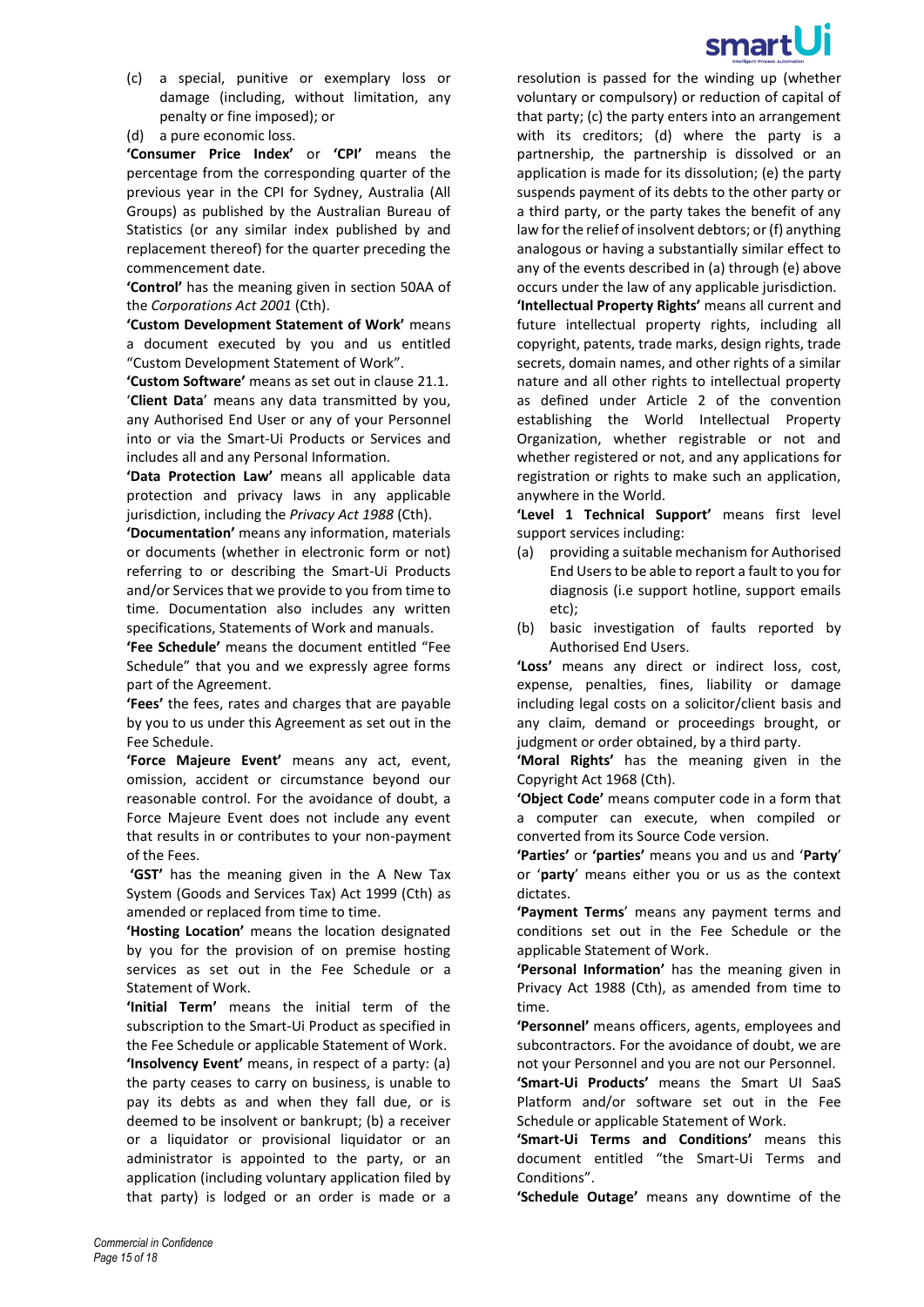# smartUi

Smart-Ui Products scheduled by us or any of our suppliers in advance with respect to the hosting of the Smart-Ui Products.

**'Service Availability Credits'** means the Availability Target Service Credits set out in the SLA.

**'Service Level Agreement' or 'SLA'** means the document entitled "Service Level Agreement (SLA)" attached to these Smart-Ui Terms and Conditions.

**'Services'** means the services that we expressly agree to provide to you, as set out in the Fee Schedule or an SOW.

**'Source Code'** means computer code in humanreadable form, that when compiled becomes Object Code.

**'Specifications'** means any written specifications set out in the Fee Schedule or a Statement of Work. **'Statement of Work' or 'SOW'** means a document entitled "Statement of Work" executed by you and us. The SOW will be substantially in the form approved by us and include any such information as reasonably required by us.

**'Subscription Term'** means the Initial Term and each Renewal Term.

'**Third Party Software'** means software comprising or which is installed on any Smart-Ui Products in respect of which the Intellectual Property Rights are not owned by you or us.

[The remainder of this page is left intentionally blank]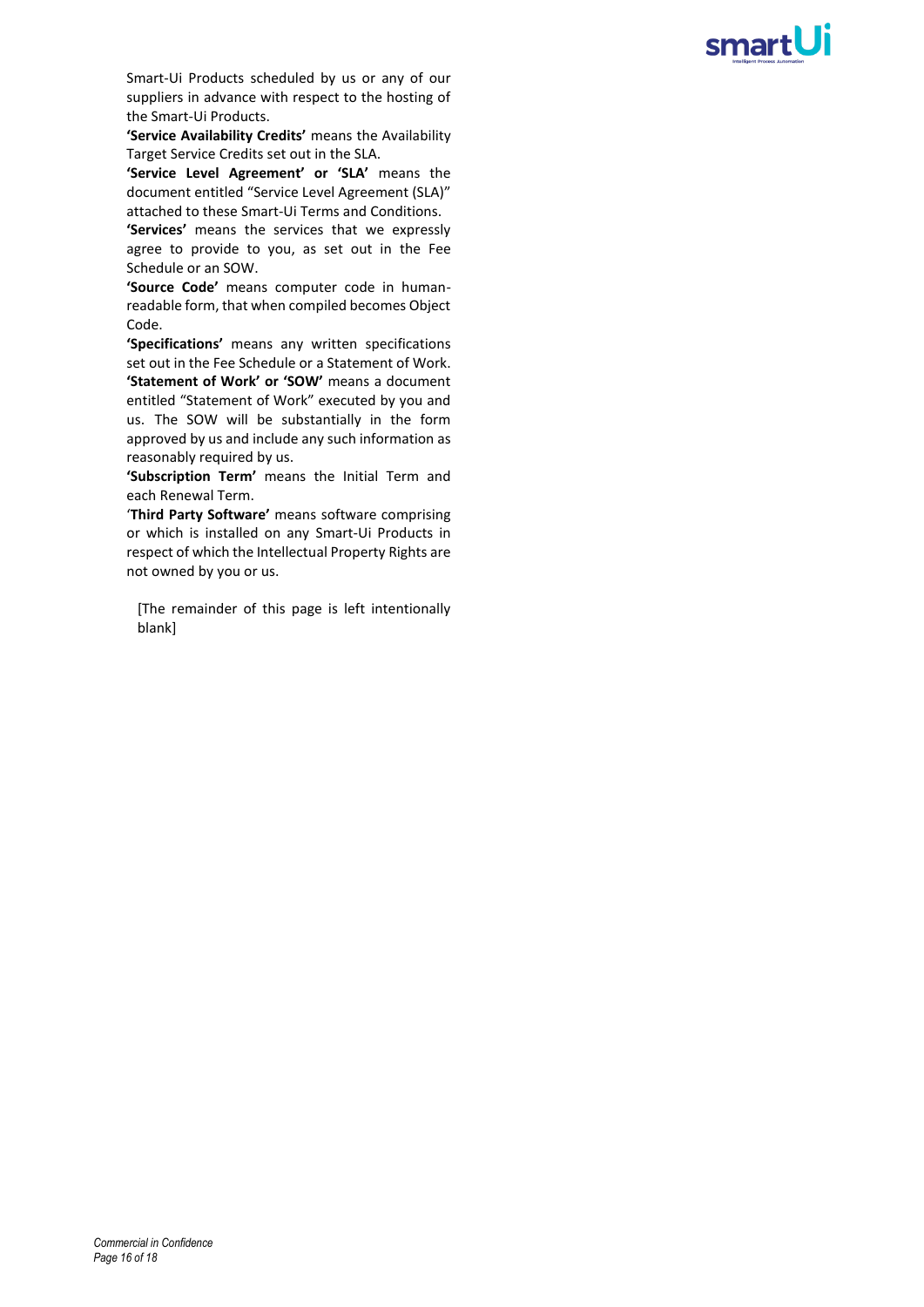### **1. Definitions and Interpretation**

1.1. In this Service Level Agreement (**SLA**), definitions and any rules of construction in the attached Commercial Details, Fee Schedule and the Smart-Ui Terms and Conditions, are hereby incorporated into this SLA by reference. For the avoidance of doubt, a reference made to a clause in this SLA is a reference to the clause of this SLA and not to a clause of the Smart-Ui Terms and Conditions.

#### **2. Availability Target (Cloud Hosting Only**)

2.1. If Cloud Hosting is specified in the Fee Schedule or a Statement of Work, we will use our best endeavours to make the relevant Smart-Ui Product Available, as measured over the course of each calendar month during the Subscription Term (each such calendar month, a **Service Period**), at least 99.00% of the time, excluding only the time the Smart-Ui Product is not Available solely as a result of your breach of this Agreement or a Scheduled Outage or Force Majeure Event (the **Availability Target**). '**Available**' means the Smart-Ui Product is available and operable for access by you materially in accordance with the Specifications. '**Availability**' has a corresponding meaning. '**Actual Uptime**' means the number of minutes in the Service Period that the Smart-Ui Product is Available. '**Percentage Uptime**' = [Actual Uptime + Total Minutes in Service Period the Smart-Ui Product is not Available Due to Scheduled Outages or Force Majeure Events or your breach of this Agreement]  $\div$  Total Minutes in Service Period x 100.

#### **3. Provision of Support Services**

3.1. Where Support Services are specified in a Fee Schedule or Statement of Work, we shall use our best endeavours to respond to any request for technical support with respect to any reproducible malfunction in the Smart-Ui Products that you report to us that prevents the Smart-Ui Products from performing materially in accordance with the Specifications (**Error**) in accordance with the applicable response times set forth in clause[s 6.3](#page-17-0) an[d 6.4](#page-17-1) of this SLA, during the Subscription Term (collectively, the **Support Services**).

#### **4. Support Services Conditions**

- 4.1. You agree to:
	- (a) provide us with prompt access to your and each of your Authorised End User's technical environment, including any software, systems, equipment, hardware and networks (via physical or remote access, as determined

by us), as reasonably required by us to provide the Support Services;

(b) provide us with access to all of your necessary Personnel and/or documentation as reasonably required by us to answer questions reported by you regarding the Smart-Ui Products.

#### **5. Technical Support**

- <span id="page-16-0"></span>5.1. The Support Services are limited to the provision of telephone and email support during Support Hours to two (2) of your designated Personnel approved by us (**Designated Support Staff**) to answer questions from your Designated Support Staff about the Error.
- <span id="page-16-1"></span>5.2. The Support Services will be provided through our technical support hotline (via telephone or email) which operates during Support Hours. A support phone number and a support email address will be provided to you by us through which your Designated Support Staff can request the technical support referred to in clause [5.1.](#page-16-0)
- 5.3. For us to provide the Support Services, you must notify us that you require technical support (**Support Request**) in accordance with the following procedure:
	- (a) you must issue a Support Request to us in accordance with clause [5.2;](#page-16-1)
	- (b) when issuing a Support Request, you must ensure that you provide to us:
		- (i) the name and contact details of the Personnel or Authorised End User who is experiencing the Error;
		- (ii) a detailed description of the Error;
		- (iii) details of the version number of the Smart-Ui Product that the Personnel or Authorised End User is experiencing the Error with;
		- (iv) evidence of the Error; and
		- (v) any other information reasonably required by us.
- 5.4. We shall have no obligation to provide any Support Services with respect to the Smart-Ui Products to any of your Personnel or Authorised End Users, other than your Designated Support Staff.
- 5.5. You must provide Level 1 Technical Support to Authorised End Users.
- 5.6. For the avoidance of doubt, we have no obligation to provide Support Services unless the Fee Schedule expressly specifies that we will provide them.
- 5.7. We may temporarily suspend the operation of the Smart-Ui Products as reasonably required by us to perform the Support Services.